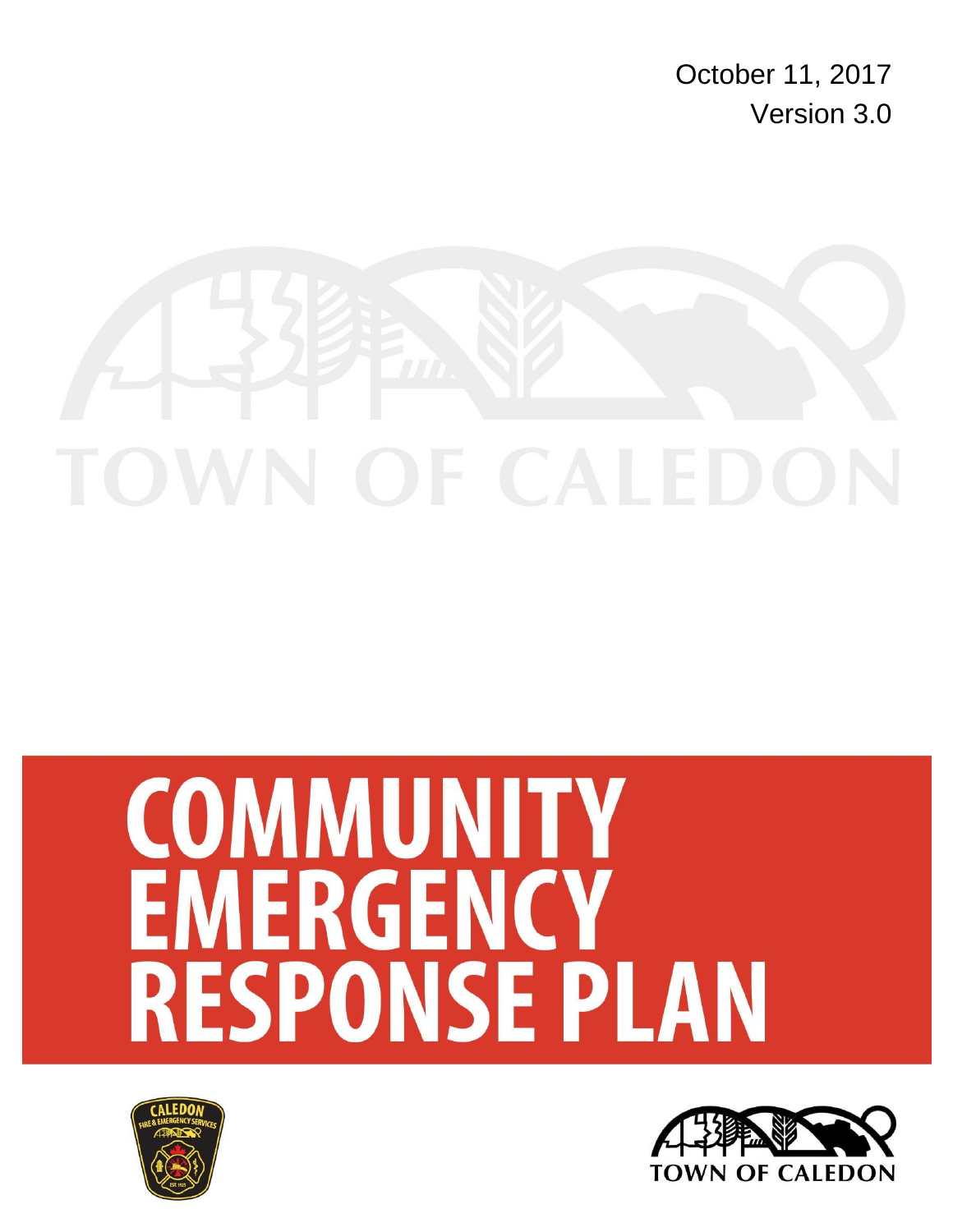## Page Intentionally Left Blank



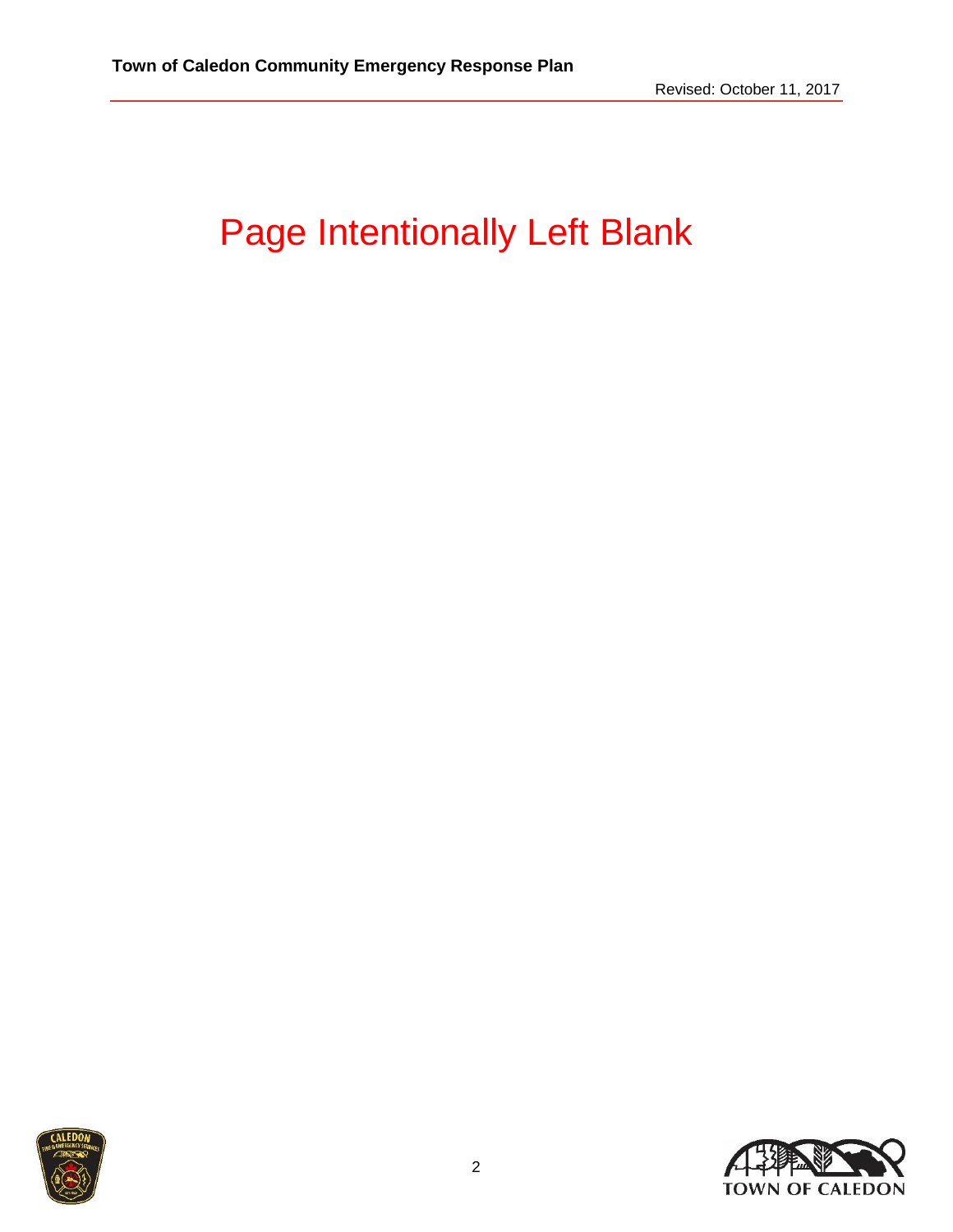#### **CONTENTS**



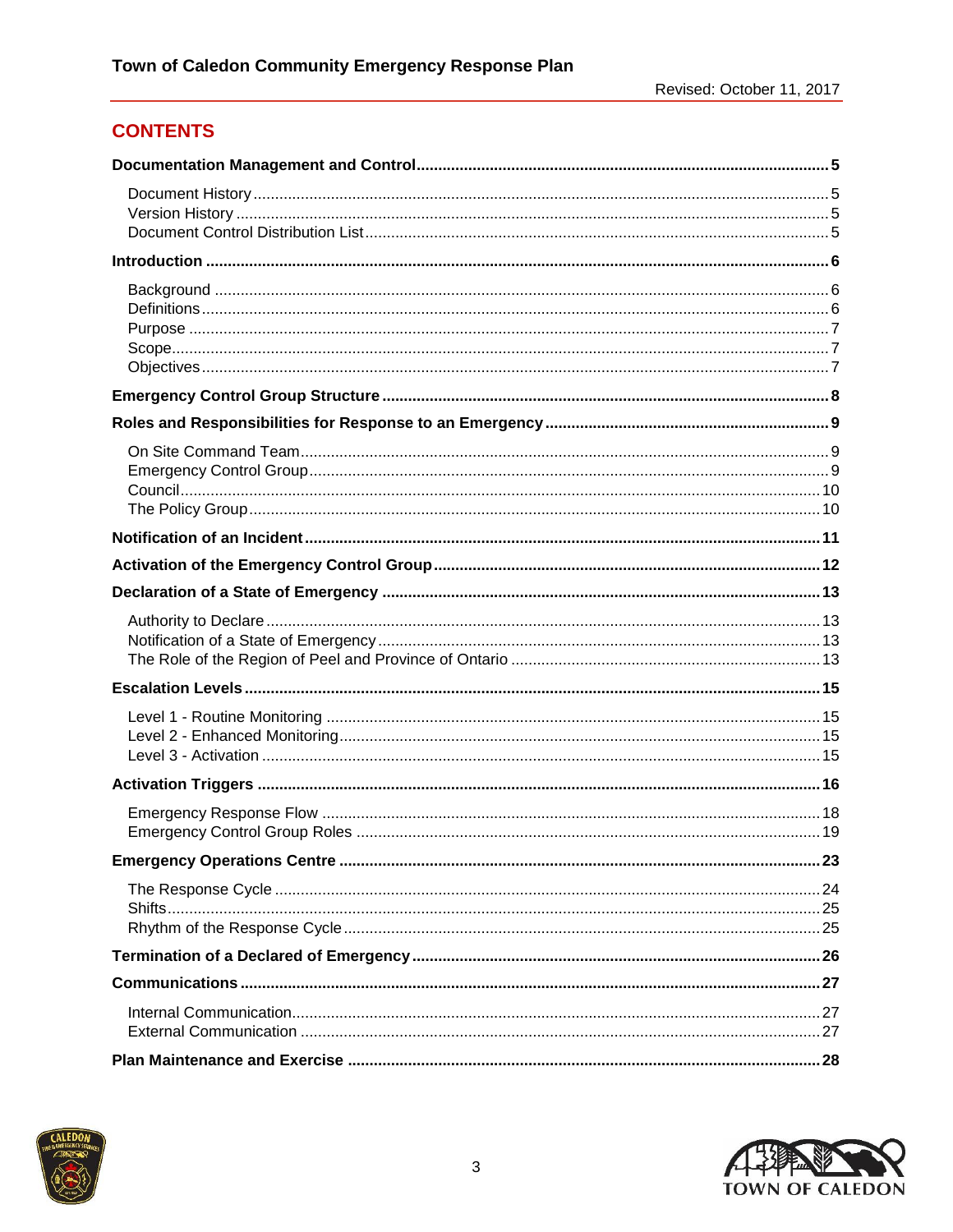## **IF RESPONDING TO AN EMERGENCY, FOLLOW THE PROCEDURES FOUND IN THE APPENDICES OF THIS PLAN**



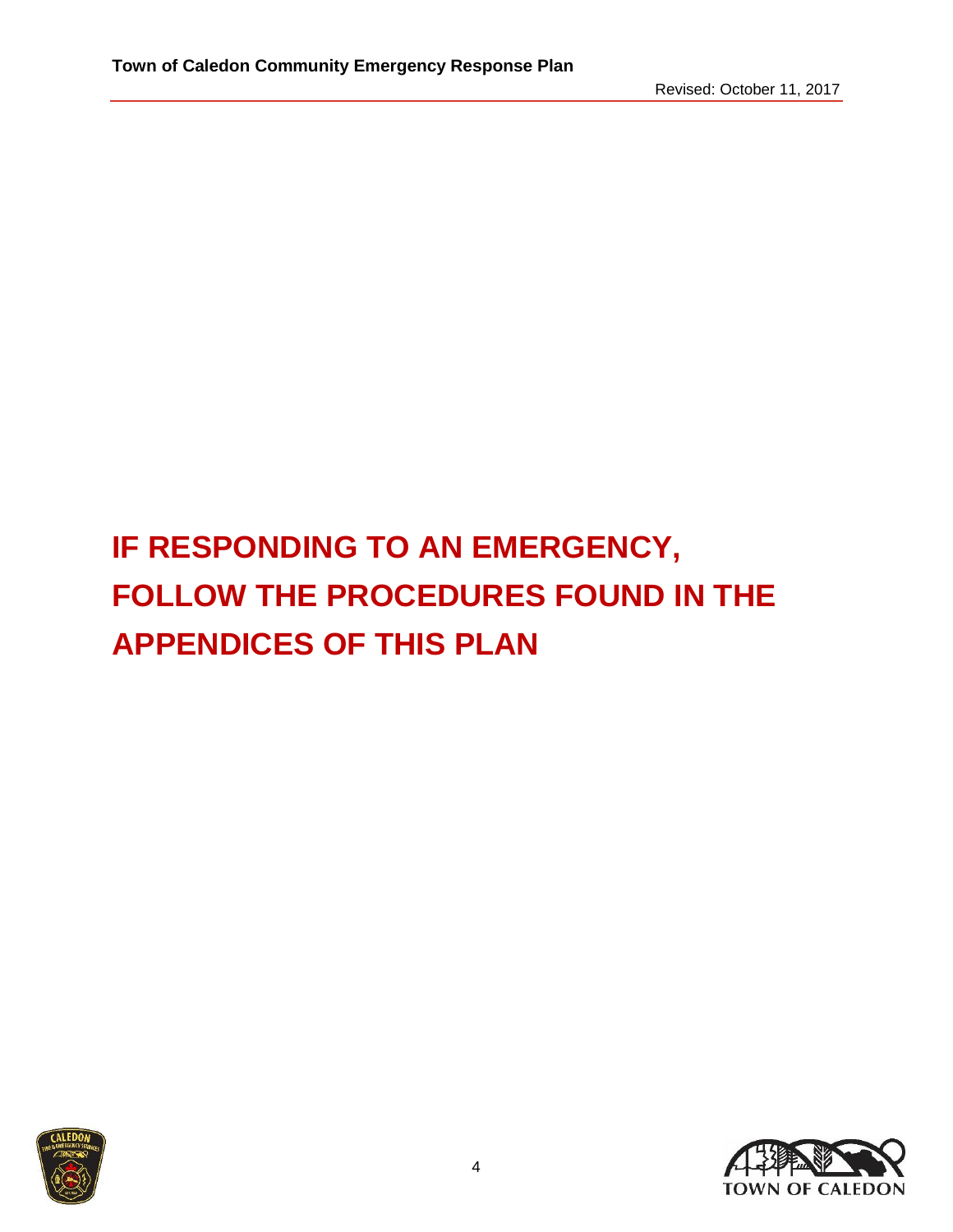#### <span id="page-4-0"></span>**Documentation Management and Control**

#### <span id="page-4-1"></span>**Document History**

The below table should be updated by the Plan Owner during Plan maintenance.

| <b>Document Title</b>  | Town of Caledon - Community Emergency Response Plan                                                      |  |
|------------------------|----------------------------------------------------------------------------------------------------------|--|
| <b>Plan Owner</b>      | Darryl Bailey, Fire Chief                                                                                |  |
| <b>Primary Users</b>   | Caledon Emergency Management Coordinators, CEMC's, Section<br>Chiefs and Emergency Control Group Members |  |
| <b>Effective as of</b> | Draft - June 1 2015                                                                                      |  |

#### <span id="page-4-2"></span>**Version History**

Indicate the authors of the Plan and the dates that the various changes were completed. All changes to this plan should be approved as per the maintenance program.

| <b>Version</b> | Date              | <b>Changed By</b> | <b>Nature of Amendment</b>       | <b>Approval</b> |
|----------------|-------------------|-------------------|----------------------------------|-----------------|
| 1.0            | September 4, 2015 | <b>MNP</b>        | Initial version                  |                 |
| 2.0            | June 27, 2016     | G. Boyd           | Re-org Revision                  |                 |
|                | August 30, 2016   | G. Boyd           | Re-Org Update                    |                 |
|                | October 19, 2016  | G. Boyd           | <b>Charts Complete</b>           |                 |
| 3.0            | January 30, 2017  | G. Boyd           | <b>Command Structure Updated</b> |                 |
|                |                   |                   |                                  |                 |
|                |                   |                   |                                  |                 |

#### <span id="page-4-3"></span>**Document Control Distribution List**

Distribution of the Plan Appendices is controlled due to the confidential nature of the content. The Document Control Distribution List will identify all individuals that have been given a copy of the Community Emergency Response Plan Appendices. Each individual should keep one current copy of this document in their office and another in their home in a readily accessible, but secure location.



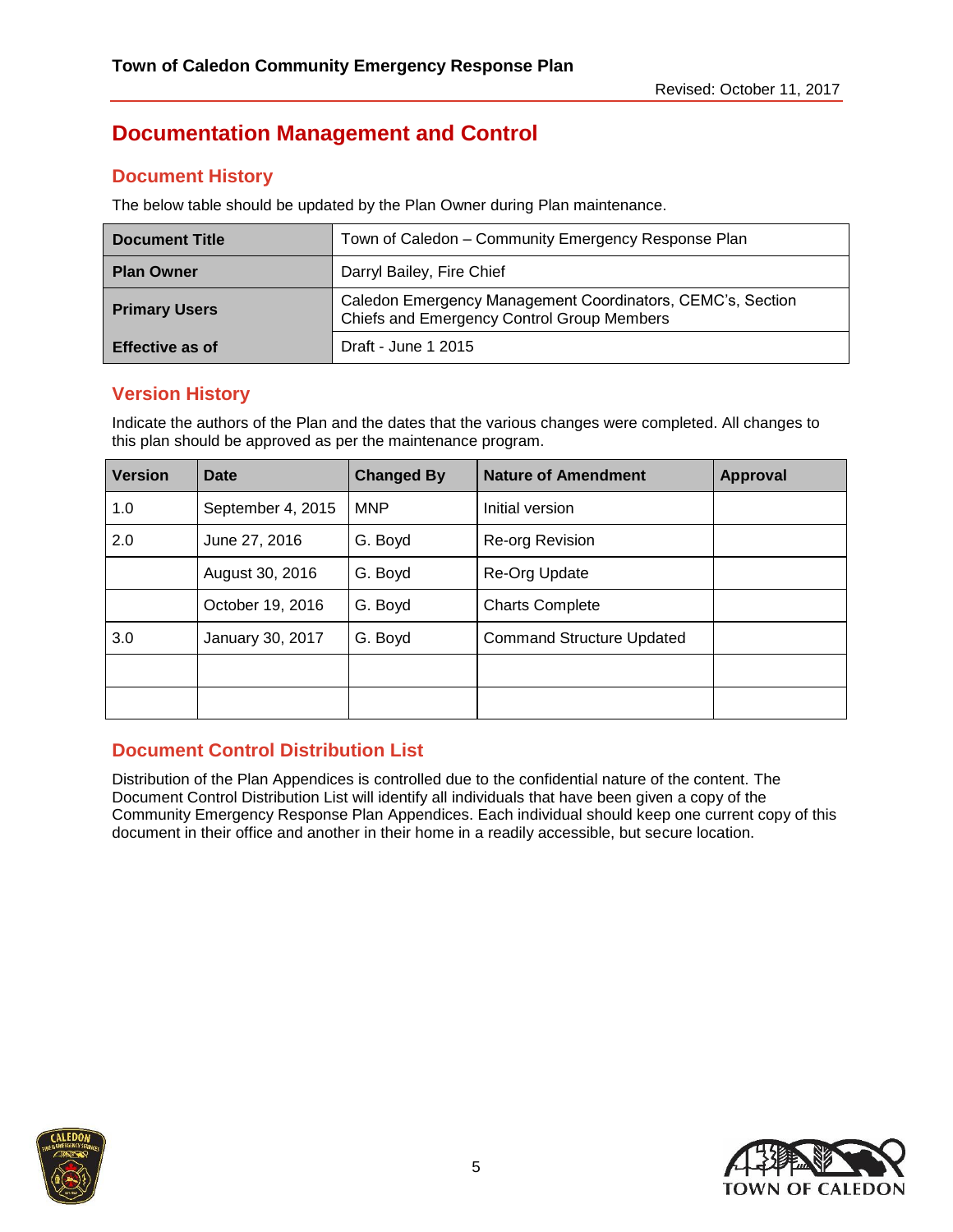#### <span id="page-5-0"></span>**Introduction**

#### <span id="page-5-1"></span>**Background**

The Corporation of the Town of Caledon, herein after referred to as the Town or Caledon, strives to maintain the health and safety of the Town's community. Every effort is made to avoid and prevent the occurrences of emergencies or critical incidents. Proper planning will ensure a timely and appropriate response to emergencies and critical incidents in compliance with applicable laws and industry standards. The Town regularly responds to situations requiring Police, Fire, Ambulance and Public Works services, however, some situations may escalate beyond the scope of normal operations. These situations require the use of a Community Emergency Response Plan that is flexible and adaptable to any emergency situation.

The Community Emergency Response Plan, herein after referred to as CERP, is a tool to assist Emergency personnel and staff designated to provide response to emergencies. The CERP recognizes prevention, mitigation, preparedness, and recovery as proactive components that are critical elements in emergency response. The CERP reflects the Town's commitment to the health and safety of all members of the Caledon community.

In order to comply with Ontario Regulation 380/04 this CERP meets the standards for emergency management programing. Further, the CERP is in compliance with The Corporation of the Town of Caledon Emergency Management By Law. This CERP has been designed by integrating guidelines from the Incident Management System (IMS) Doctrine for Ontario into Caledon's existing response structure. This plan follows the guidelines set out by Ontario's Office of Emergency Management's Provincial Emergency Response Plan<sup>1</sup> and with the Emergency Management By Law. Where there is a discrepancy, the By Law will be followed until such time that it can be amended.

#### <span id="page-5-2"></span>**Definitions**

#### **Emergency**

As defined by Ontario's Emergency Management and Civil Protection Act, an emergency is:

*"A situation or an impending situation caused by forces of nature, an accident, an intentional act or otherwise that constitutes a danger of major proportions to life or property."<sup>2</sup>*

These situations, by their nature or magnitude, can threaten public safety, public health, property and critical business operations. The Town of Caledon supports response efforts led by the Town's First Responders (Police, Fire and Ambulance).

#### **Incident**

An incident is a distinct event or occurrence that may lead to more serious consequences. Not all incidents will escalate into an emergency situation. The Community Emergency Response Plan (CERP) may be activated (partially or fully) to respond to incidents. All incidents will be assessed to determine whether or not they have escalated to an emergency and require further action.

[http://www.e-laws.gov.on.ca/html/statutes/english/elaws\\_statutes\\_90e09\\_e.htm](http://www.e-laws.gov.on.ca/html/statutes/english/elaws_statutes_90e09_e.htm)





l <sup>1</sup> EMO Ontario – Provincial Emergency Response Plan

[https://www.emergencymanagementontario.ca/english/emcommunity/response\\_resources/plans/provinicial\\_emergency\\_response\\_](https://www.emergencymanagementontario.ca/english/emcommunity/response_resources/plans/provinicial_emergency_response_plan.html) [plan.html](https://www.emergencymanagementontario.ca/english/emcommunity/response_resources/plans/provinicial_emergency_response_plan.html)

**Emergency Management and Civil Protection Act:**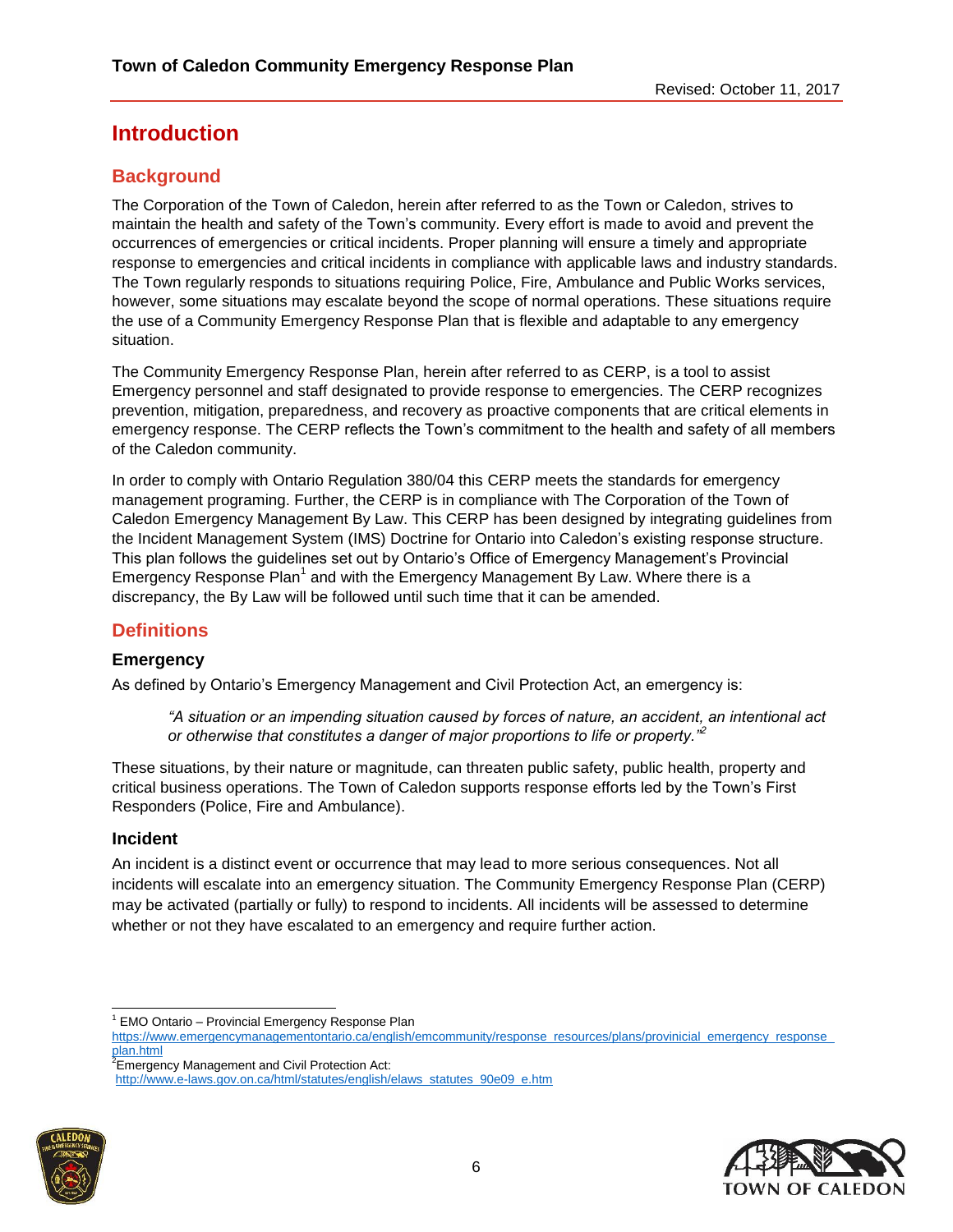#### **Incident Management System (IMS)**

The Emergency Control Group (ECG) is based on the Incident Management System (IMS). IMS is a standardized approach to emergency management that is designed to enable effective, efficient incident management by integrating a combination of staff, facilities, equipment, procedures and communications within a common organizational structure. This system is used by the Region of Peel, Province of Ontario and Ontario's first responders. The Town of Caledon has adopted the IMS structure because it allows for a common, organized response to incidents regardless of cause, size or complexity.

The IMS structure is modular, meaning that individual elements can function independently and can be activated as required. The structure builds from the top down, wherein responsibility and accountability are held by the Command Section of the Emergency Control Group (ECG). The Command Section is led by the ECG Manager or the Community Emergency Management Coordinator (CEMC). Within the Emergency Control Group there are four other sections that provide support to the Command Section, and they are:

- Planning
- Operations
- Logistics
- Finance & Administration

#### <span id="page-6-0"></span>**Purpose**

The purpose of the CERP is to provide guidance, direction and support to the ECG during a response to an emergency or critical incident.

#### <span id="page-6-1"></span>**Scope**

The plan applies to all departments in the Town of Caledon, not only those tasked to provide response assistance in an emergency situation. All departments shall bear some responsibility for continuity, recovery and response support of their operations following a critical incident or emergency.

In the planning, development and review of the CERP, the following shall be used:

- 1. A formal hazard assessment, to determine potential emergency situations
- 2. Identification of critical infrastructure.
- 3. Standard Operating Procedures (SOPs) to address; response, evacuation, clean up, mitigation, reporting and recovery.
- 4. Designated personnel, who shall be trained and shall practice their appropriate responses.

The CERP serves as a guideline, and does not exclude the requirement for sound judgement.

The CERP does not include continuity of operations (business continuity) procedures for the Town of Caledon.

#### <span id="page-6-2"></span>**Objectives**

The objective of the CERP is to ensure that the ECG will be able to effectively and efficiently manage and react to critical incidents or emergencies affecting the Town.



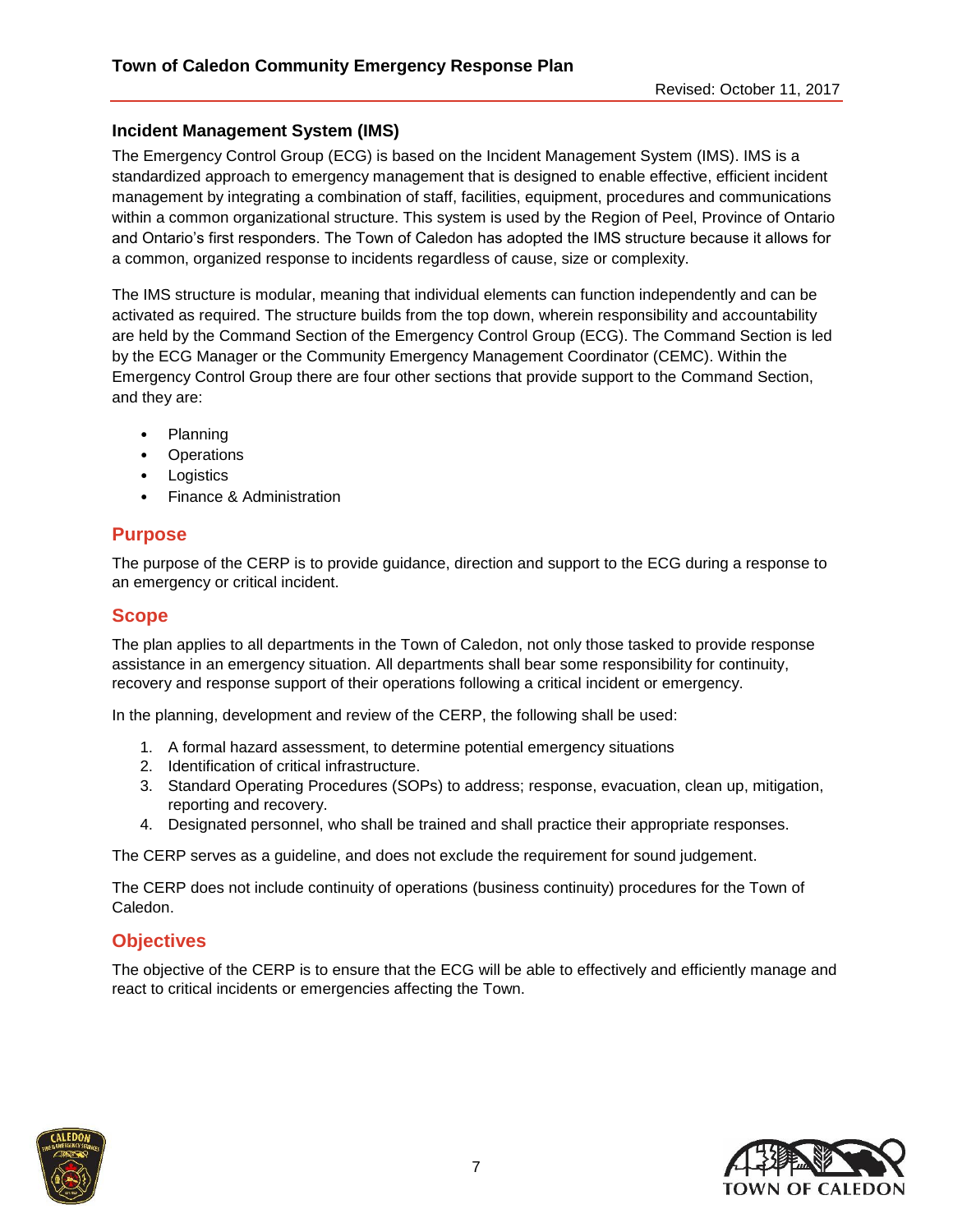#### **Emergency Control Group Structure**

The following diagram details the structure of the ECG:

<span id="page-7-0"></span>

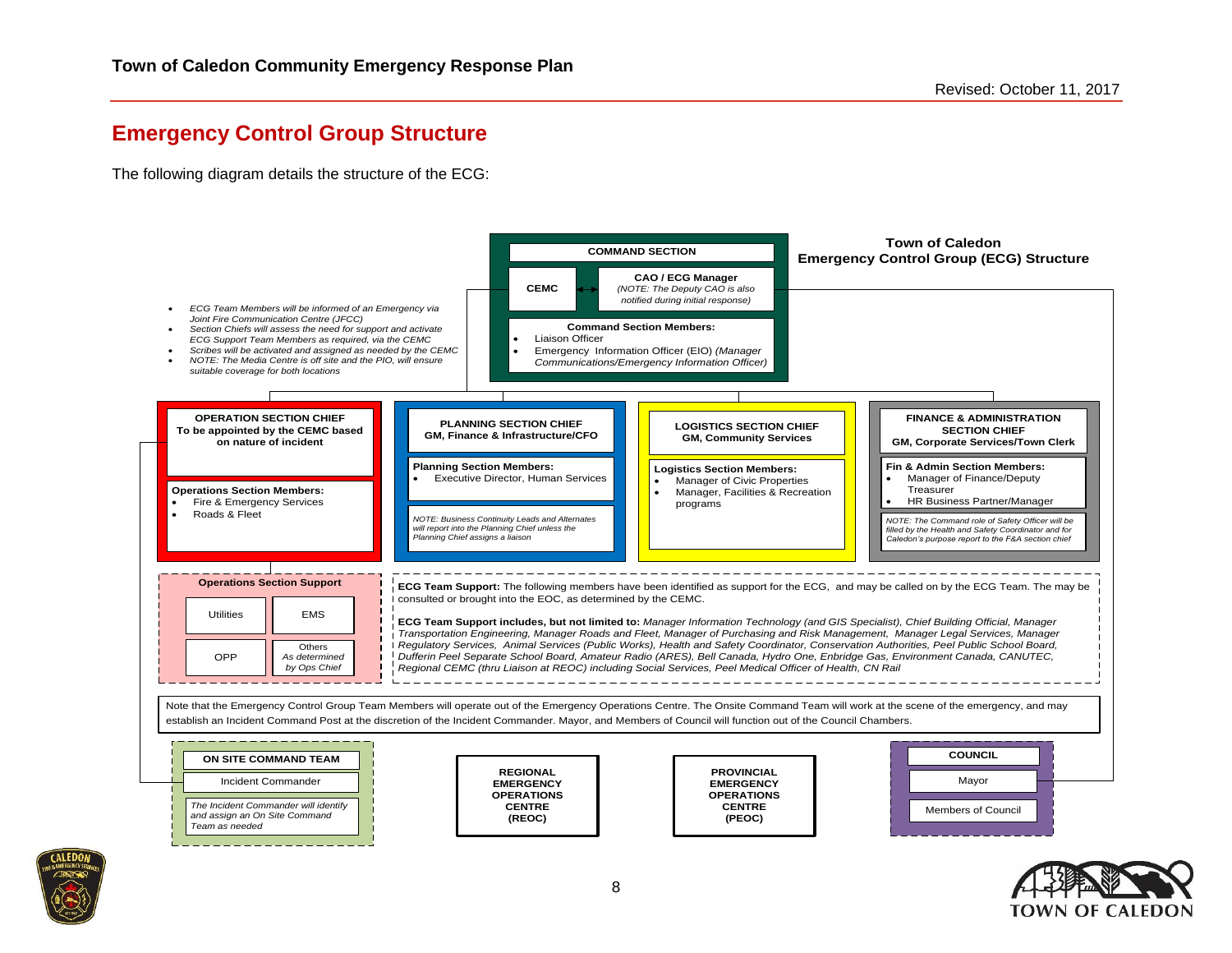#### <span id="page-8-0"></span>**Roles and Responsibilities for Response to an Emergency**

#### <span id="page-8-1"></span>**On Site Command Team**

The On Site Command Team is responsible for the overall management of the incident or emergency at the site level, working with First Responders for effective and efficient response. The On Site Command Team is guided by the Incident Commander. At the initial stage of incident response, the first agency on scene will perform the role of Incident Commander. Potential agencies to take on the role as initial Incident Commander may include (but are not limited to) First Responders, Ontario Provincial Police, or the Region of Peel. As the incident evolves and escalates, they would notify the Chief On-call Officer (COCO), who may take on the role of Incident Commander, or alternately, appoint an Incident Commander. The Incident Commander will determine the need for and identify and appoint any necessary support that they and the response requires. This may include Site Deputies, Scribes etc.

Where the emergency has response support from other jurisdiction and or agencies external to the Town of Caledon, a unified command may be established, to coordinate the multi-jurisdictional response. In this case the Incident Commander for the Town of Caledon may report into a higher ranking or other jurisdiction Incident Commander to mutually support the response.

#### <span id="page-8-2"></span>**Emergency Control Group**

The Emergency Control Group (ECG) coordinates the emergency response through communication and direction of required resources. The role of the team is to minimize the impact of the emergency through safeguards of life safety, property and the environment.

The ECG will include a Command Section led by the ECG Manager (CAO or Deputy CAO) or the Community Emergency Management Coordinator (CEMC), an Operations Section led by the Operations Section Chief, a Planning Section led by the Planning Section Chief, a Logistics Section led by the Logistics Section Chief, and a Finance and Administration (F&A) Section led by the F&A Section Chief.

Standing members of the ECG are pre identified staff of Town of Caledon, and consist of the ECG Manager, CEMC and Section Chiefs. However, during a response to a large scale emergency the ECG, and at the discretion of the CEMC, may also include additional support from the pre identified ECG Section Team Members. If required, and also at the discretion of the CEMC, the ECG Support Team may be requested to provide support to the ECG. Also as required, there may be support from the following representatives of external agencies, including but not limited to:

- · A Senior OPP Official
- · A member from Peel Regional Paramedic Services
- · A Regional CEMC or alternate may coordinate and liaise with other Regional Departments and Programs.
- Representatives from applicable utilities

Additional support roles are detailed in the Emergency Response Flow diagram, found in this document.

Detailed checklists for the Section Chiefs outline the responsibilities for each Section and can be found in *Appendix B: Emergency Control Group – Response Action Checklists* section of this Plan.

The ECG will conduct response cycle briefings/meetings which will be led by the CEMC with Section Chiefs providing updates. After the initial response cycle, Section Chiefs will assess the need for Section Member support and activate those additional members as required. However, after the initial response cycle the Section members will be provided ongoing status updates of the response, so that they will be fully apprised of the response, should they be required.



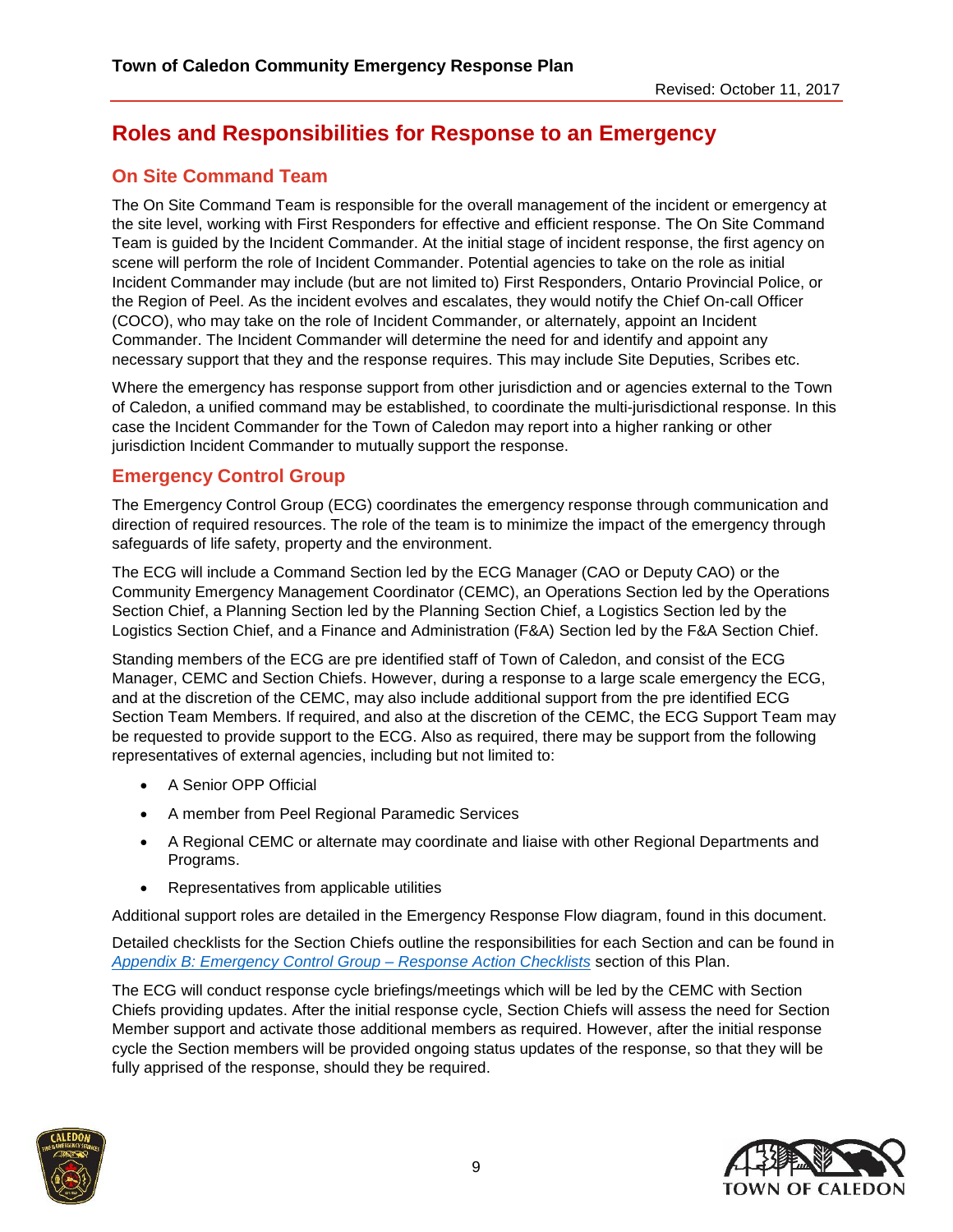*Further descriptions of Roles and Responsibilities can be found in the respective ECG Action Checklists found in Appendix B*.

#### <span id="page-9-0"></span>**Council**

The Members of Council, for the purposes of this document will consist of the Mayor, Head of Council, and Council Members.

Upon being notified of a potential Emergency, and after consultation with the ECG Manager / CAO and the CEMC, the Mayor may declare a State of Emergency. Please refer to the section "*Declaration of a State of Emergency"* and *Appendix H: Declaration of Emergency Form*. It is important to note that the ECG Team may partially or fully activate and execute a response, without there being a Declared State of Emergency. Additionally, a State of Emergency must be declared within 10 days from the start of the incident to qualify for government financial assistance.

If a State of Emergency is declared Council is required to convene within 72 hours. The Mayor may choose to have Council meet prior to that time, or where the ECG has been activated, in order to receive updates from the ECG Manager, and to provide strategic advice to the ECG to ensure the health and safety of the community. The ECG Manager / CAO will be the point of contact between the Mayor, and Council members and the ECG. Council will convene in council chamber or another location suitable for the emergency, but not in the Emergency Operations Centre.

#### <span id="page-9-1"></span>**The Policy Group**

An IMS structure typically has a "Policy Group" identified. The team would be responsible for reviewing and revising policies as required for emergency response. They may also be responsible for interpreting policies as they affect the response to an incident or emergency.

Should an incident or emergency bring about the need for policy change, a Policy Group will be convened to review and re-write the policy at time of incident. After the incident of emergency is over, the Policy Group will take the necessary steps to formalize the amended policy.

Currently the Town of Caledon has not formalized a Policy Group for emergency purposes, but will at time of emergency or critical incident should it be required. The Policy Group will be comprised the ECG Manager, the CEMC, and the ECG Section Chiefs.



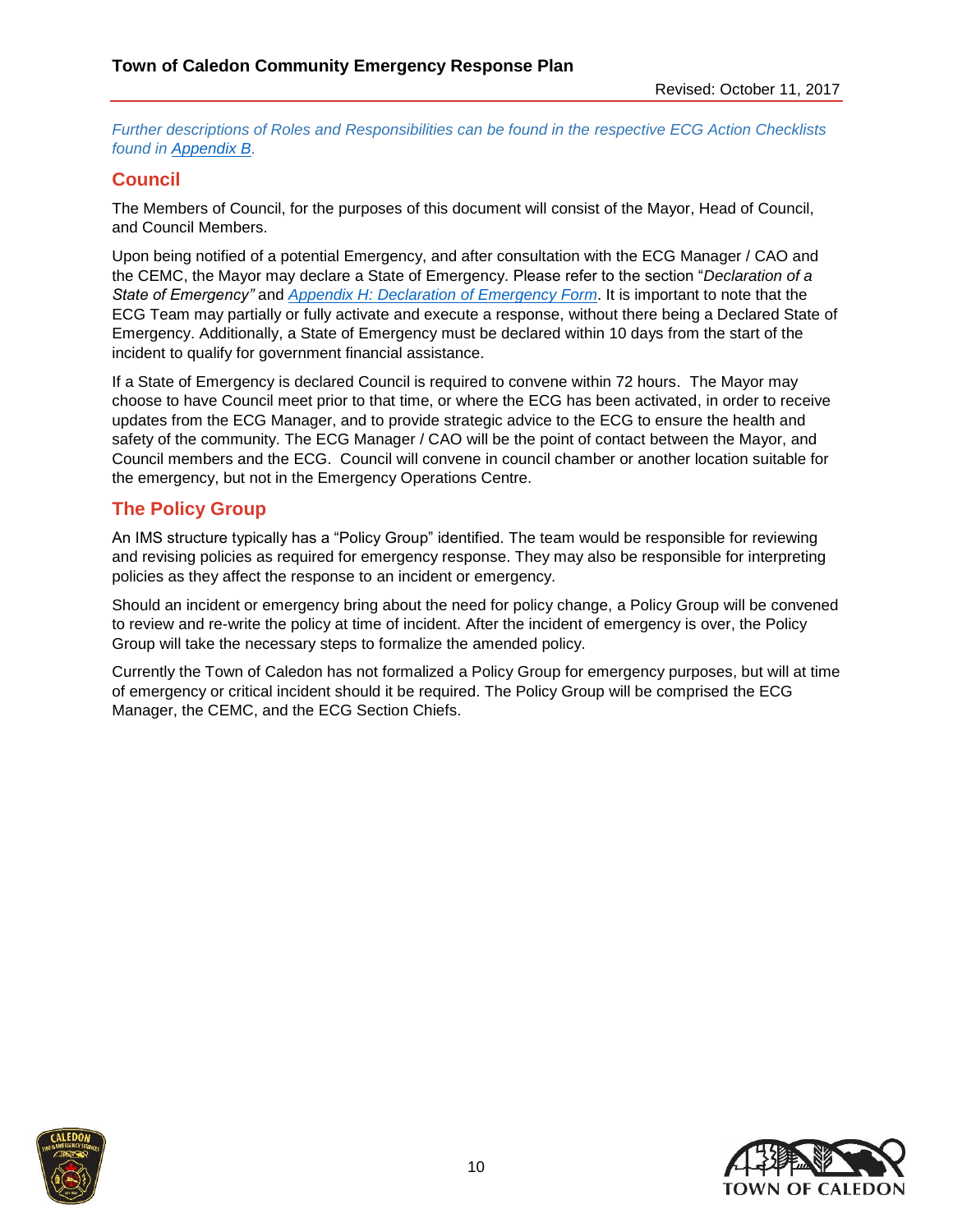#### <span id="page-10-0"></span>**Notification of an Incident**

Notification that an incident may or has escalated into an emergency will be communicated to the Chief On-Call Officer (COCO). The notification will be communicated by First Responders, including, but not limited to:

- · District Chiefs (reporting fatalities, large loss, multi station issues),
- · Public Works (through roads supervisors),
- Public Health,
- · Communications (through media monitoring),
- · OPP,
- · Region of Peel (REOC),
- · Other Regional Partners, or the
- · Provincial EOC (PEOC)



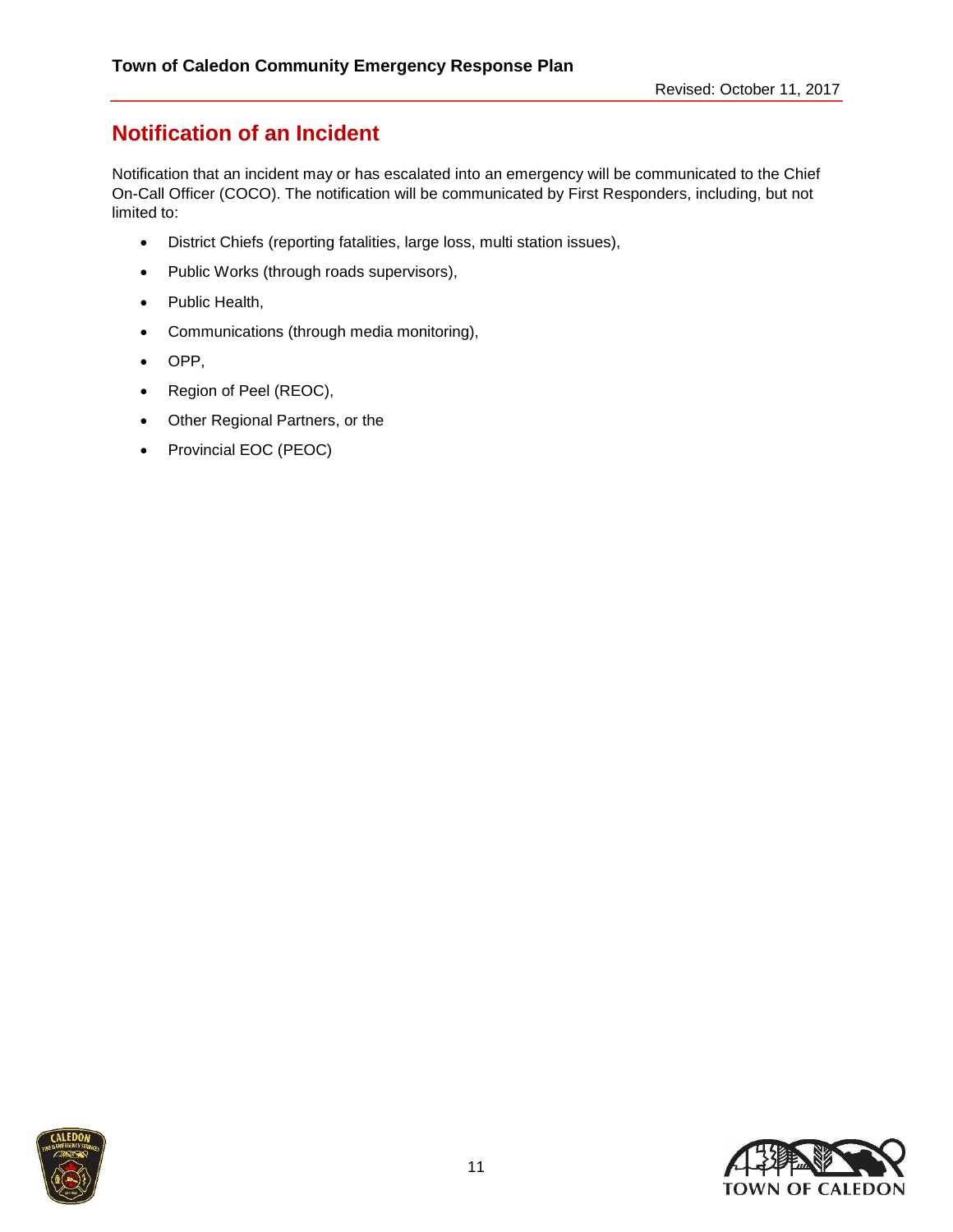#### <span id="page-11-0"></span>**Activation of the Emergency Control Group**

The following actions will be taken to activate the ECG:

- · The COCO will conduct an assessment and notify CAO of incident as an FYI, or make a recommendation of partial activation or full activation of Emergency Control Group.
- · Any ECG Member is capable of initiating the activation of the ECG via a staff member who is identified as a CEMC. The level of activation is based on (but not limited to) incident severity, resources, political issues, evacuation and pollution control.
- · The CAO will authorize the full or partial activation of the ECG, and also designate a CEMC.
- The CAO will assume the role of ECG Manager, or where the CAO is not available, the Deputy CAO will assume the role of ECG Manager.
- The CAO or Deputy CAO may choose to designate the CEMC to act as ECG Manager depending on the nature and severity of the incident or emergency.



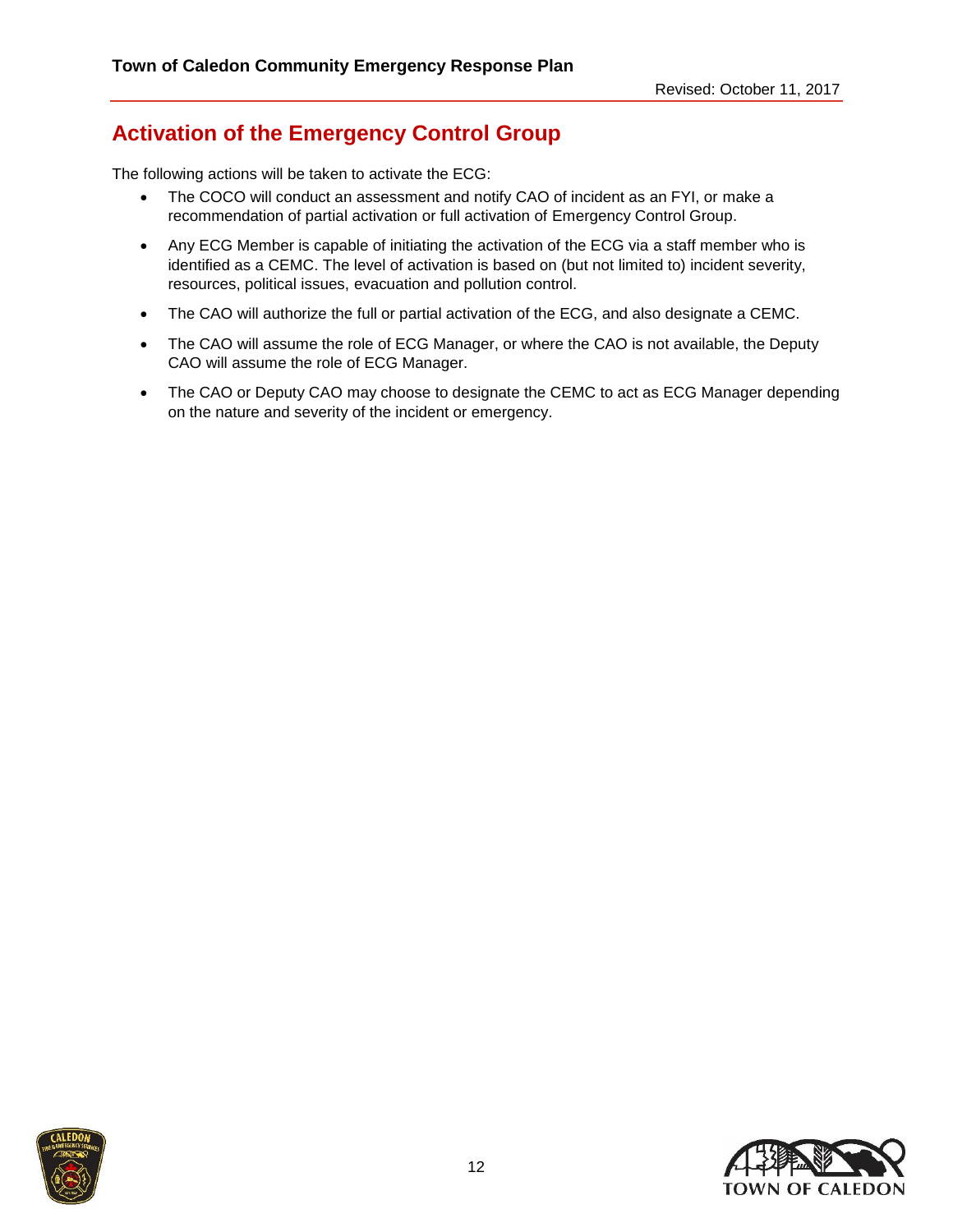#### <span id="page-12-0"></span>**Declaration of a State of Emergency**

#### <span id="page-12-1"></span>**Authority to Declare**

The ECG Manager / CAO will notify the Town of Caledon's Mayor, after consultation with the CEMC, and may make the recommendation to the Mayor to declare that an emergency exists.

The Mayor will make a decision based on the consultation. The declaration of an emergency will assist in protecting the property of the Town and the health, safety, and welfare of the community.

The declaration must be declared anytime between zero hours and 10 days from the incident occurring.

The CEMC must notify the Minister of Community Safety & Correctional Services (CSCS) / Solicitor General of the declaration of an emergency

The *Declaration of Emergency Form* found in *Appendix H* must be completed by the Mayor and submitted per directions located on the Form.

A State of Emergency will be declared if a situation escalates beyond the scope of normal operations with regards to the following factors:

- **Need for Provincial funds**
- · Need for insurance for the protection of volunteers
- · Need to expend extraordinary Town funds
- · Need for resources that exceed the Towns day-to-day operations
- · Need for Provincial involvement or the need for inter-ministerial Resolutions at the local level.

#### <span id="page-12-2"></span>**Notification of a State of Emergency**

Once a State of Emergency has been declared by the CEMC, and the Minister of CSCS / Solicitor General has been notified, via Emergency Management Ontario, the CEMC will notify the following of the declared State of Emergency:

- · The Region of Peel CEMC , who will inform the Regional Emergency Operations Centre and the Region of Peel Chair
- · Other Council Members
- · Provincial Emergency Operations Centre
- · Neighbouring municipal offices as required
- The public
- · The media

#### <span id="page-12-3"></span>**The Role of the Region of Peel and Province of Ontario**

Section 5 of the *Emergency Management and Civil Protection Act, 2003* states that emergency plans for a municipality within a Region should align to the Emergency Plan of that Region.

Caledon's CERP will support and align itself to the Emergency Plan for the Region of Peel.

Should an incident / emergency exceed the scope of the Town; the Mayor will declare a State of Emergency. The activation of the Provincial Emergency Response Plan (PERP) and Provincial Emergency Operations Centre (PEOC) will override the emergency plans for both the Town and Region.

The Community Emergency Response Plan recognizes that the Region of Peel, Province of Ontario and the Town of Caledon will often work together to respond to, and reduce the impacts of an emergency. Dependent on the specific emergency or scope of the emergency, assistance may also come from



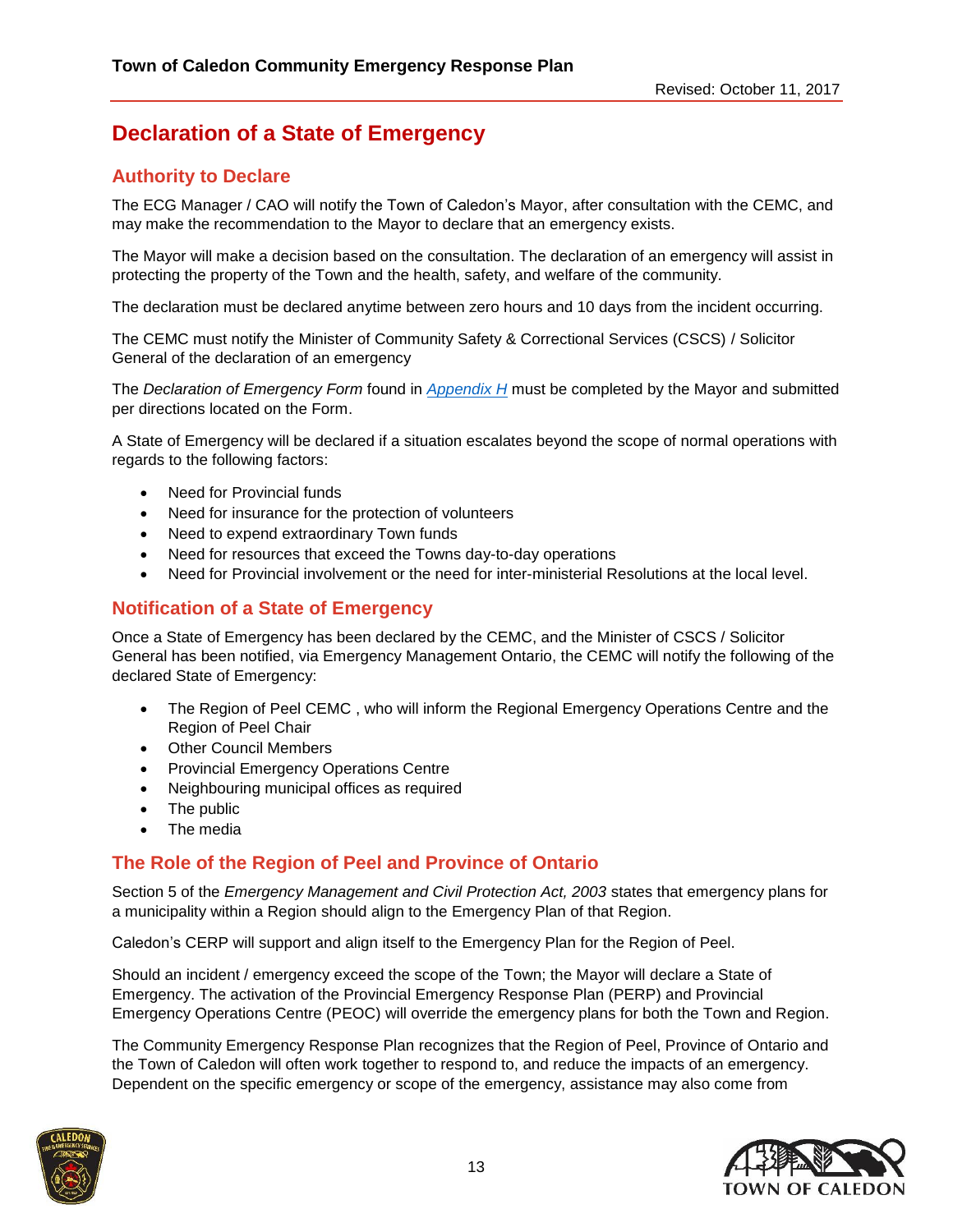elsewhere within the Region or Province. This includes mutual aid service agreements in place to respond to emergencies. A listing of those agencies can be found in *Appendix T: Reciprocal Agreements / Mutual Aid Agreements.*

If the Region of Peel is providing assistance, or operating their Region Emergency Operation Centre (REOC), then information between the Region and the Town's operations centres would flow between the Liaison Officers in the Command Section of the respective teams. It is important to note that these roles may actually reside in each other's command centres. If this is the case, the Emergency Response Plan supporting that respective command centre and team shall be followed.

If a State of Emergency has been declared and the emergency warrants, it is possible that the Town's Emergency Operation Centre (EOC) may collapse into the REOC or Provincial Operations Centre (PEOC).

Regional or Provincial assistance to the Town is not dependent on declaration of a State of Emergency, following pre-arranged in place agreements.



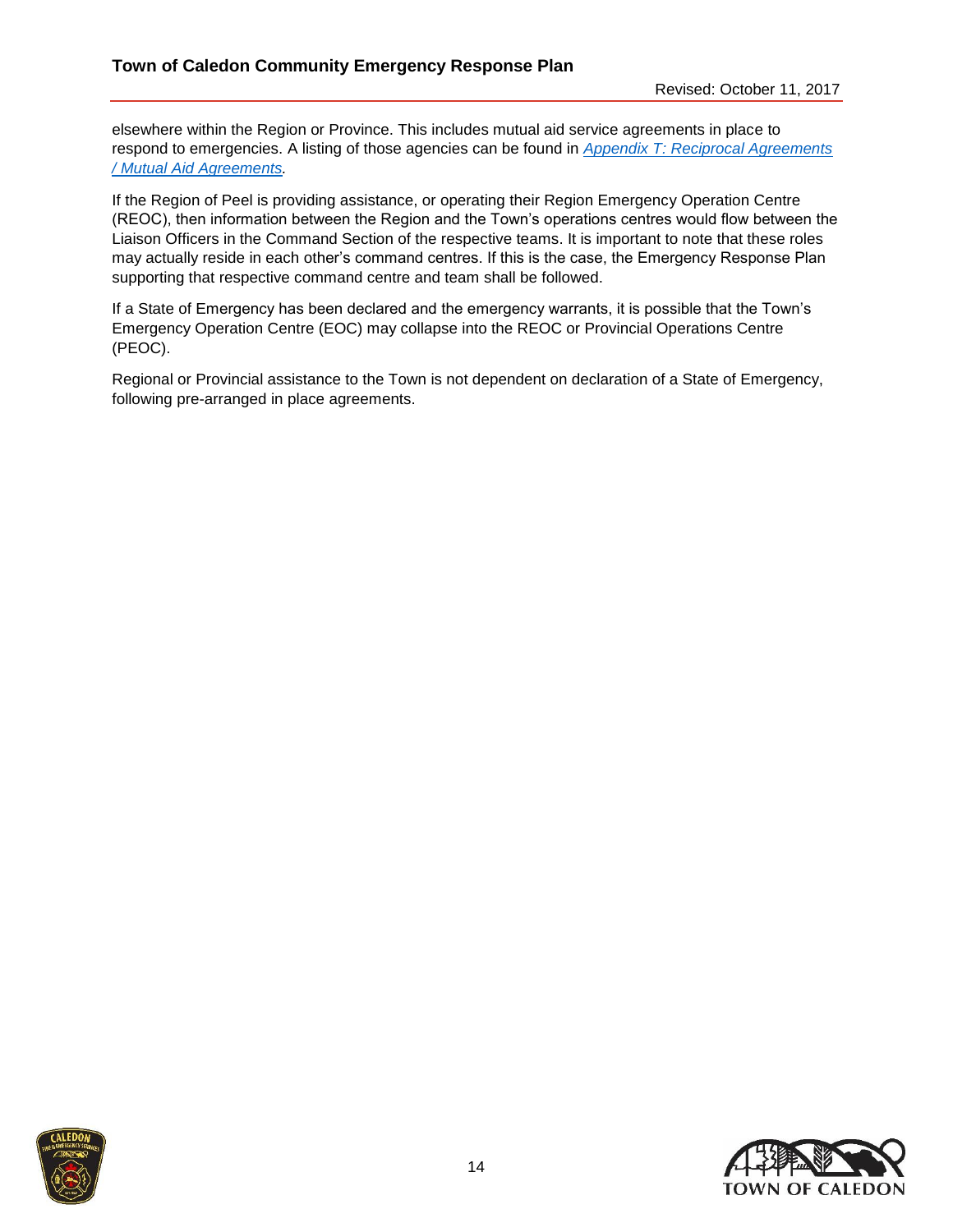#### <span id="page-14-0"></span>**Escalation Levels**

The level of operational response adopted by the ECG will depend on the severity of the incident or emergency and the appropriate type and level of staffing required to monitor and/ or respond.

The following levels are integrated with appropriate communication levels and activities.

#### <span id="page-14-1"></span>**Level 1 - Routine Monitoring**

Monitoring for potential or actual emergencies will be continual. The Chief On-call Officer (COCO) will monitor incidents that warrant close attention. Incidents at level 1 are manageable and have a relatively low impact on the community. Ward Councilors will be notified of an incident if it occurs in their respective ward. Incidents are manageable through normal operations of local resources. No additional resources are required.

#### <span id="page-14-2"></span>**Level 2 - Enhanced Monitoring**

At this level, the developing situation will be continually assessed by the COCO. Appropriate audiences will be informed as required including the CAO, standing members of the ECG and Mayor. Incidents at level 2 have a moderate impact on the community.

#### <span id="page-14-3"></span>**Level 3 - Activation**

The ECG may be fully or partially activated at level 3. Assessments of the current situation will be carried out for initial response by the COCO or CEMC. The ECG team will provide response, and will be appropriately supported to carry out necessary tasks. Appropriate audiences will be notified including the Mayor and ECG Support Team members.



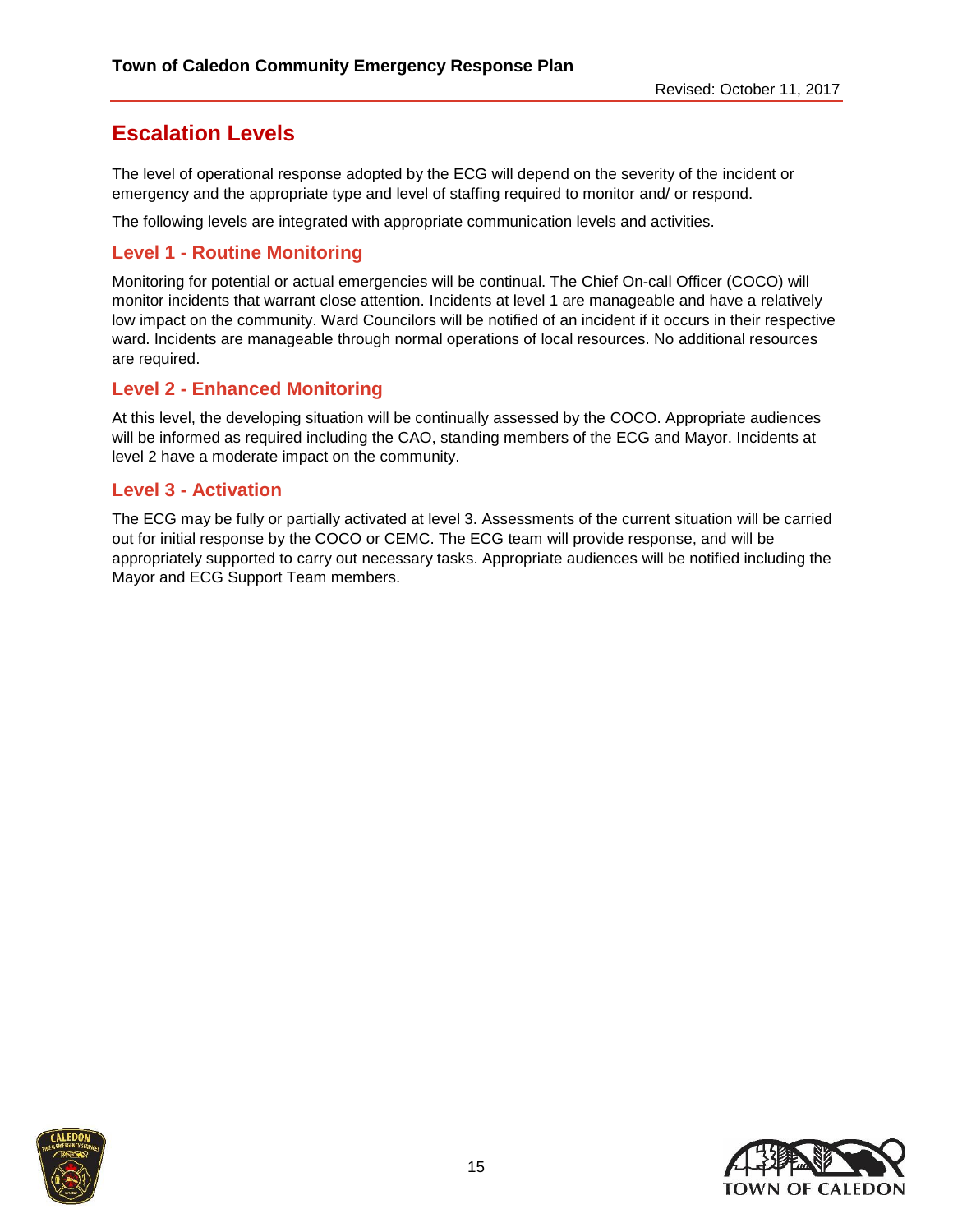### <span id="page-15-0"></span>**Activation Triggers**

The table below provides guidelines for determining emergency levels and subsequently determining whether or not it is advisable to activate the ECG, CERP, EOC and convene Council.

Note:

- These descriptions are merely guidelines; judgement is paramount when determining the Emergency Level of an incident.
- The ECG Section Chiefs and or Section Members can be activated without the activation of the Emergency Operations Centre.
- The ECG can be activated (all or in part) without a declaration of a State of Emergency
- Not all descriptions of incidents need to be present for a level to be declared.

| <b>Levels</b>   | <b>Description</b>                                                                                                                                                                                                                                                                                                                                                                                                                                                                                                                                                                                                                             | <b>Activation of ECG</b><br>and/or EOC                                                                                                                                                                                                                                                                                                                                                                                                                                       | <b>External Support</b>                                                                                                                                                                                                                  |
|-----------------|------------------------------------------------------------------------------------------------------------------------------------------------------------------------------------------------------------------------------------------------------------------------------------------------------------------------------------------------------------------------------------------------------------------------------------------------------------------------------------------------------------------------------------------------------------------------------------------------------------------------------------------------|------------------------------------------------------------------------------------------------------------------------------------------------------------------------------------------------------------------------------------------------------------------------------------------------------------------------------------------------------------------------------------------------------------------------------------------------------------------------------|------------------------------------------------------------------------------------------------------------------------------------------------------------------------------------------------------------------------------------------|
| Low             | Minor incident; manageable with local<br>resources<br>Low impact on people / greater<br>$\bullet$<br>community / damage to property<br>No media attention                                                                                                                                                                                                                                                                                                                                                                                                                                                                                      | <b>No</b>                                                                                                                                                                                                                                                                                                                                                                                                                                                                    | <b>Notify</b><br>$\bullet$<br>appropriate<br>council members<br>No notification or<br>activation of<br>other agencies                                                                                                                    |
| <b>Moderate</b> | Moderate incident - disruption that<br>requires resources beyond those<br>available locally.<br>Moderate impact on people / greater<br>$\bullet$<br>community and moderate impact /<br>damage to property<br>Multiple buildings affected / threatened;<br>impact on large area of town<br>Some impact with utilities (heat, water,<br>$\bullet$<br>power)<br>Evacuation and moderate displacement<br>$\bullet$<br>of residents. Medium period of time (7-12)<br>hours)<br>Local media attention, with possibility of<br>$\bullet$<br>wider media attention<br>Injury<br>٠<br>The incident is a business continuity<br>disruption for the Town. | Assessment of the<br>$\bullet$<br>incident will be passed<br>from the COCO to the<br>CAO.<br>Full or Partial activation<br>of the ECG and / or<br>EOC can be authorized<br>by the CAO and<br>activated by the CEMC.<br>Possible declaration of<br>a State of Emergency is<br>at the discretion of the<br>Mayor based on advice<br>from the ECG Manager<br>and the CEMC.<br>If declaring a State of<br>$\bullet$<br>Emergency the full ECG<br>and EOC should be<br>activated. | <b>Notify</b><br>appropriate<br>council members<br>Possible<br>notification to<br>Region of Peel<br>Possible<br>activation of<br><b>Mutual Aid</b><br>Agreements<br>Possible<br>declaration of a<br>State of<br>Emergency (i.e.<br>PEOC) |



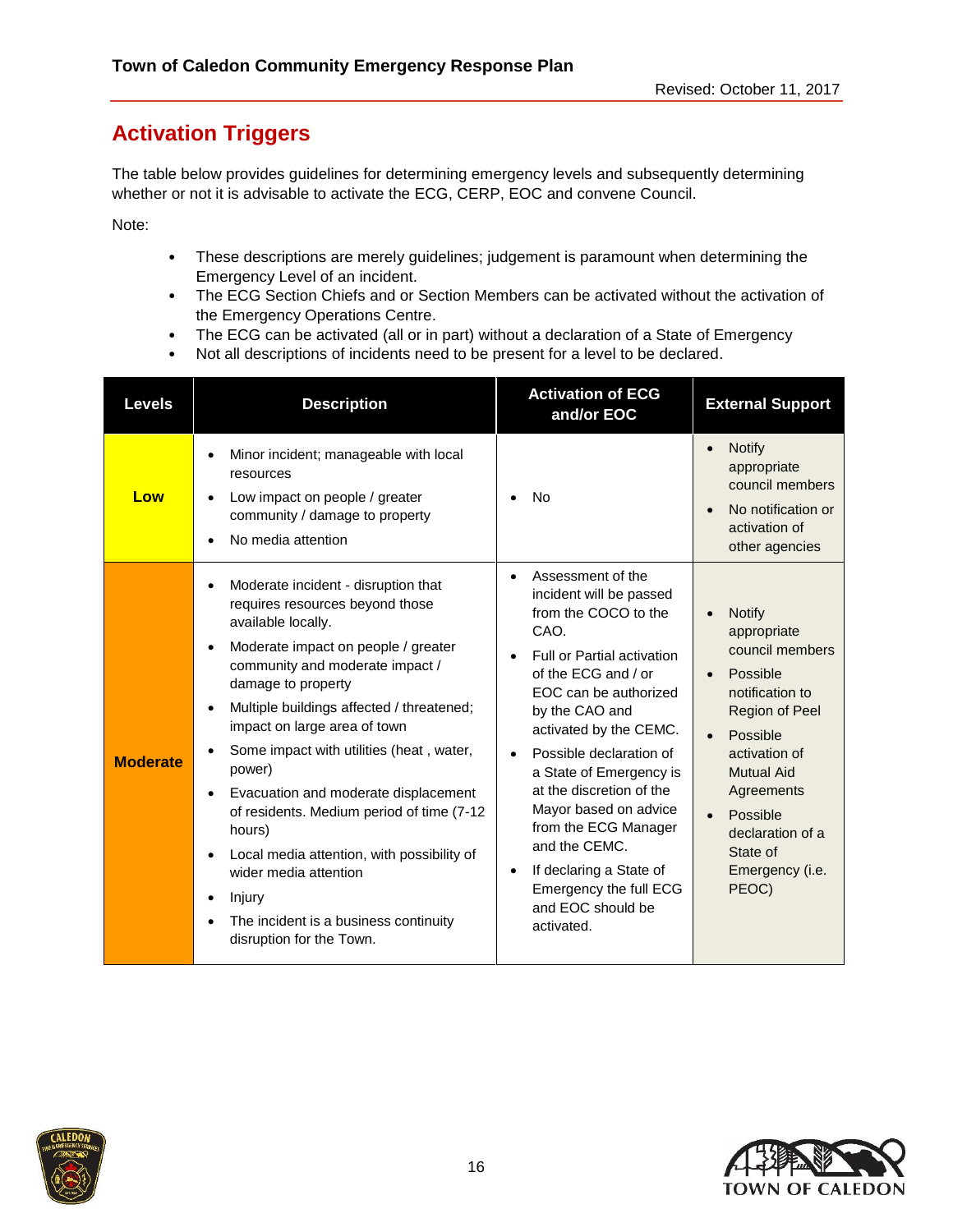| <b>Levels</b> | <b>Description</b>                                                                                                                                                                                                                                                                                                                                                                                                                                                                                                                                                                                                                                                                                                                      | <b>Activation of ECG</b><br>and/or EOC                                                                                                                                                                                                                                                                                                                                                                           | <b>External Support</b>                                   |
|---------------|-----------------------------------------------------------------------------------------------------------------------------------------------------------------------------------------------------------------------------------------------------------------------------------------------------------------------------------------------------------------------------------------------------------------------------------------------------------------------------------------------------------------------------------------------------------------------------------------------------------------------------------------------------------------------------------------------------------------------------------------|------------------------------------------------------------------------------------------------------------------------------------------------------------------------------------------------------------------------------------------------------------------------------------------------------------------------------------------------------------------------------------------------------------------|-----------------------------------------------------------|
| <b>High</b>   | Major incident that requires extensive<br>$\bullet$<br>resources, support and coordination.<br>High impact on people / greater<br>$\bullet$<br>community and high impact / damage to<br>property<br>Multiple buildings affected / threatened;<br>٠<br>Normal operations reduced due to strain<br>on resources<br>Suspended utilities (heat, water, power)<br>$\bullet$<br>for extended period of time<br>Widespread evacuation and longer-term<br>$\bullet$<br>displacement of residents<br>Significant coordination required with<br>$\bullet$<br>external recovery agencies (Region of<br>Peel, Red Cross)<br>National Media attention on site<br>$\bullet$<br>The incident is a business continuity<br>٠<br>disruption for the Town. | Assessment of the<br>incident will be passed<br>from the COCO to the<br>CAO.<br>Activating the ECG and<br>EOC is authorized by<br>the CAO and activated<br>by the CEMC<br>Declaring a State of<br>Emergency is at the<br>discretion of the Mayor<br>based on advice from<br>the ECG Manager and<br>the CEMC.<br>If a State of Emergency<br>٠<br>is declared full<br>activation of the ECG<br>and EOC will occur. | Region of Peel<br>(REOC)<br>Province of<br>Ontario (PEOC) |



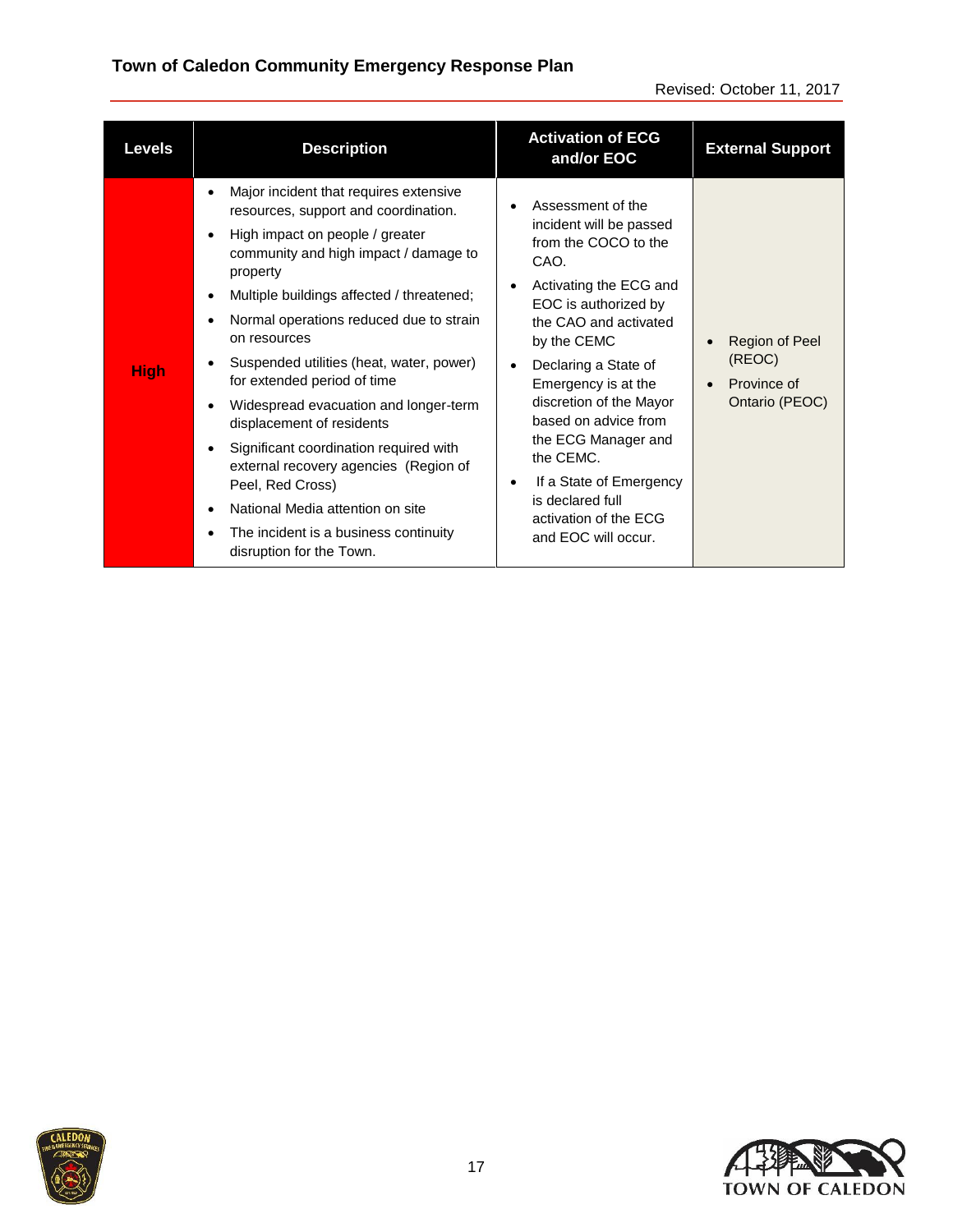#### **Emergency Response Flow**

The following diagram details the flow of an incident to an emergency and when / where the teams are activated. The diagram details the flow of information for an incident / emergency and also includes the information flow should the Corporation experience a business disruption.

<span id="page-17-0"></span>





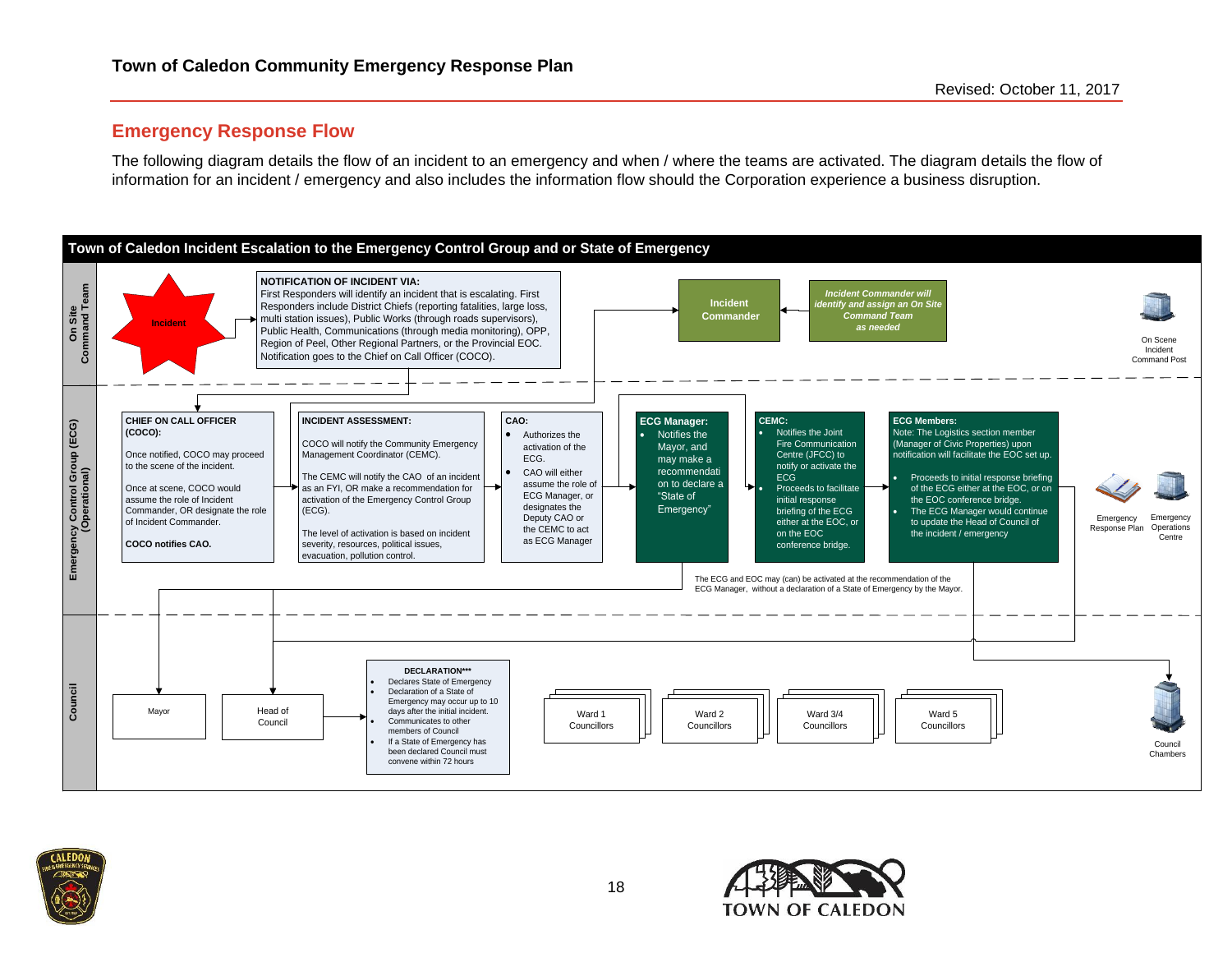<span id="page-18-0"></span>



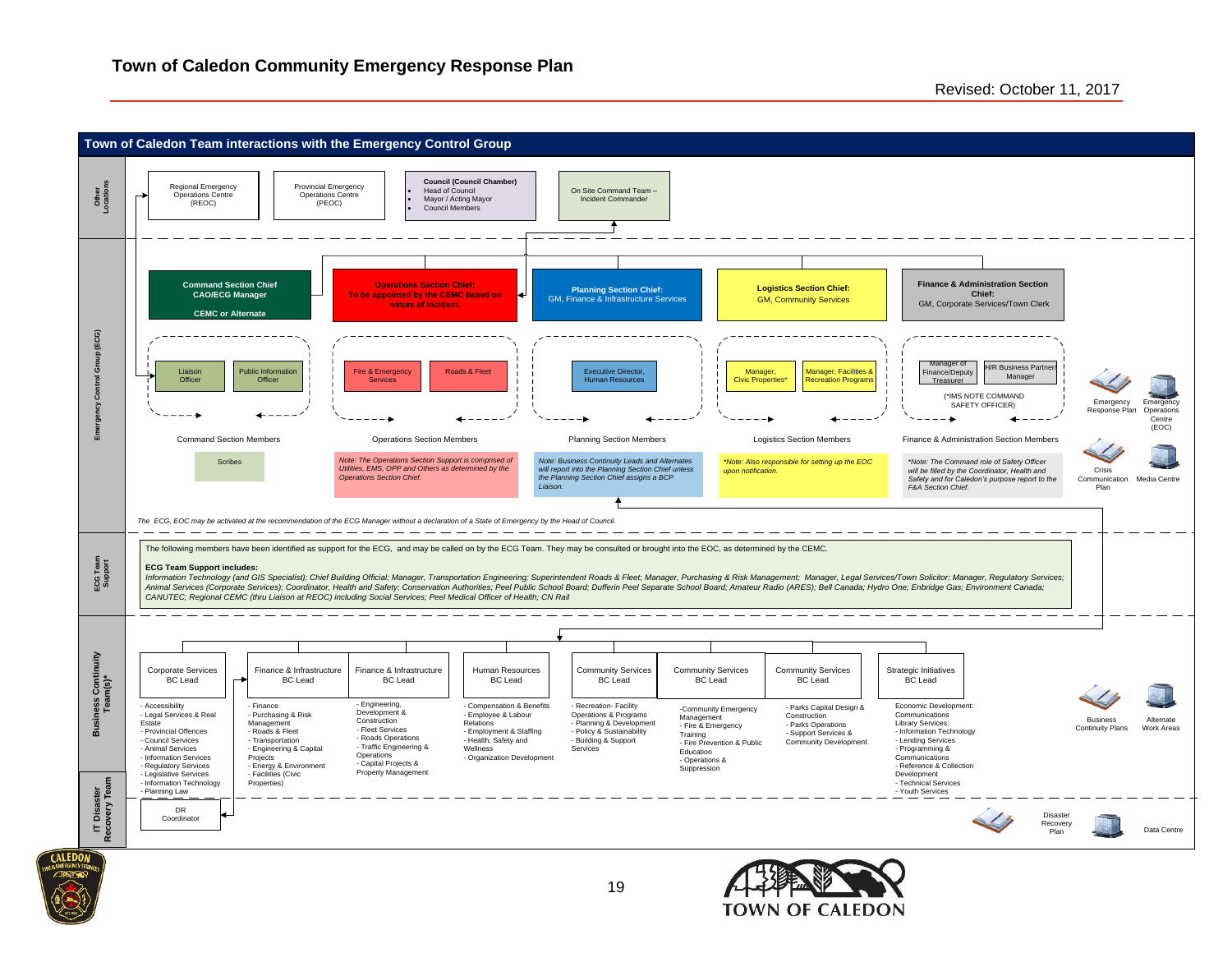#### **Emergency Control Group Roles**

The ECG coordinates the emergency response through communication and direction of required resources. The role of the ECG is to minimize the impact of the emergency through safeguards of life safety, property and the environment.

Detailed checklists which outline the responsibilities for each ECG Section Chief can be found in *Appendix B*. Contact information for the ECG can be found in *Appendix C.*

| <b>Role</b>        | <b>Section Chiefs / Command Roles and</b><br><b>Alternate</b> | <b>Position/Title</b>                                                                                    |
|--------------------|---------------------------------------------------------------|----------------------------------------------------------------------------------------------------------|
|                    | Lead                                                          | Deputy Chief of Operations                                                                               |
| COCO               | <b>Alternate</b>                                              | <b>Deputy Chief Support Services</b>                                                                     |
|                    | <b>Alternate</b>                                              | <b>Fire Chief</b>                                                                                        |
| <b>ECG Manager</b> | Lead                                                          | CAO                                                                                                      |
|                    | <b>Alternate</b>                                              | Acting CAO, as designated by the CAO (Note that the<br>designate is always activated as part of the ECG) |
|                    | Lead                                                          | Fire Chief                                                                                               |
|                    | <b>Alternate</b>                                              | Executive Director, Strategic Initiatives                                                                |
| CEMC               | <b>Alternate</b>                                              | Deputy Fire Chief                                                                                        |
|                    | <b>Alternate</b>                                              | Deputy Fire Chief                                                                                        |
|                    | <b>Alternate</b>                                              | <b>Public Education Officer</b>                                                                          |



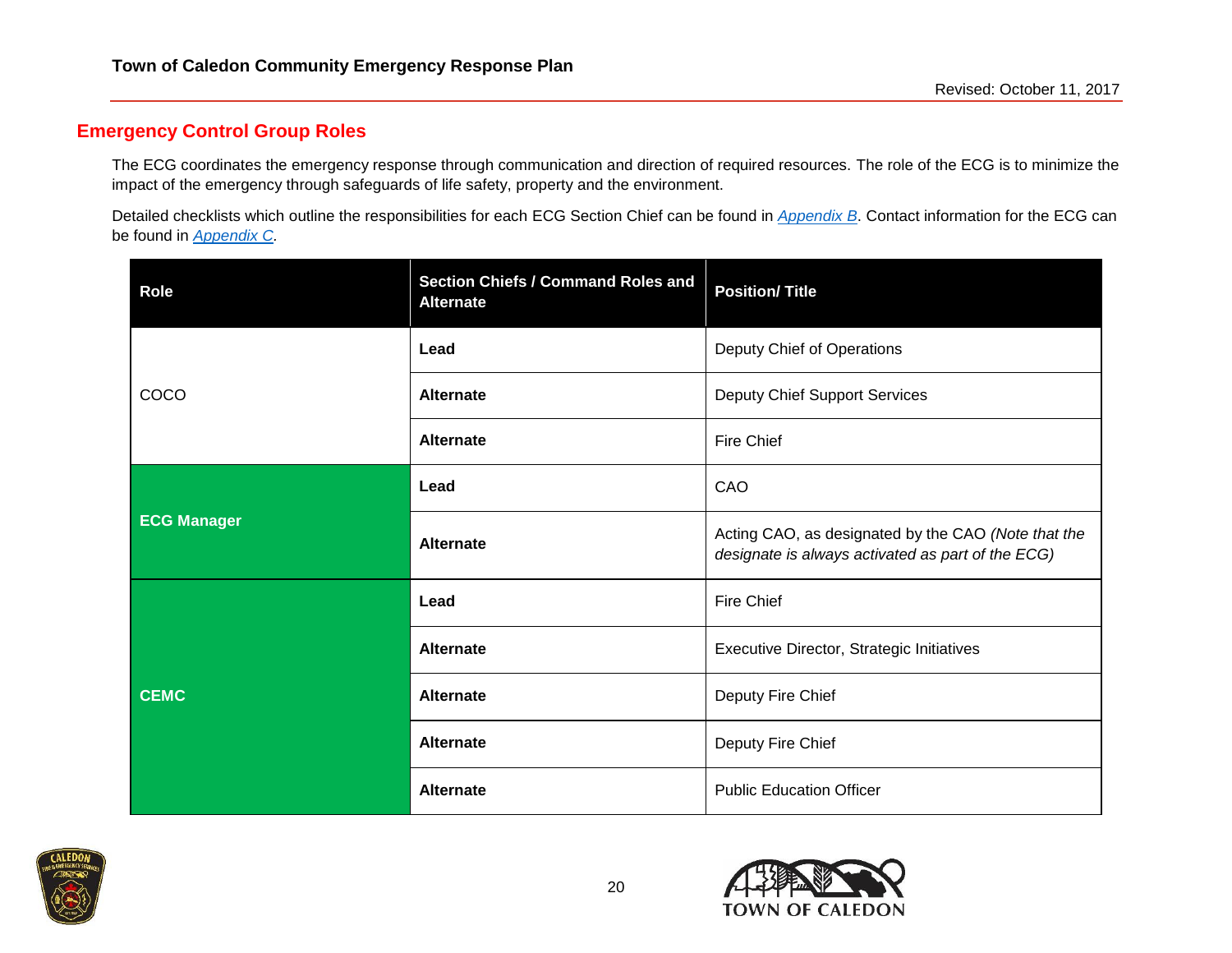| <b>Emergency Information Officer</b> | Lead             | Executive Director, Strategic Initiatives                    |
|--------------------------------------|------------------|--------------------------------------------------------------|
| (EIO)                                | <b>Alternate</b> | Coordinator, Communications                                  |
| <b>Liaison Officer</b>               | Lead             | <b>Public Education Officer</b>                              |
|                                      | <b>Alternate</b> | <b>Chief Fire Prevention Officer</b>                         |
|                                      | <b>Chief</b>     | Appointed by the CEMC based on the nature of the<br>incident |
| <b>Operations</b>                    | <b>Alternate</b> | Fire & Emergency Services or Roads & Fleet                   |
|                                      | <b>Member</b>    | To be appointed based on incident                            |
|                                      | <b>Chief</b>     | GM, Finance & Infrastructure Services CFO                    |
| <b>Planning</b>                      | <b>Member</b>    | <b>Executive Director, Human Services</b>                    |
|                                      | <b>Chief</b>     | GM, Community Services                                       |
| <b>Logistics</b>                     | <b>Member</b>    | Manager, Civic Properties                                    |
|                                      | <b>Chief</b>     | GM, Corporate Services/Town Clerk                            |
| <b>Finance &amp; Administration</b>  | <b>Member</b>    | Manager of Finance/Deputy Treasurer                          |
|                                      | <b>Member</b>    | H/R Business Partner/Manager                                 |



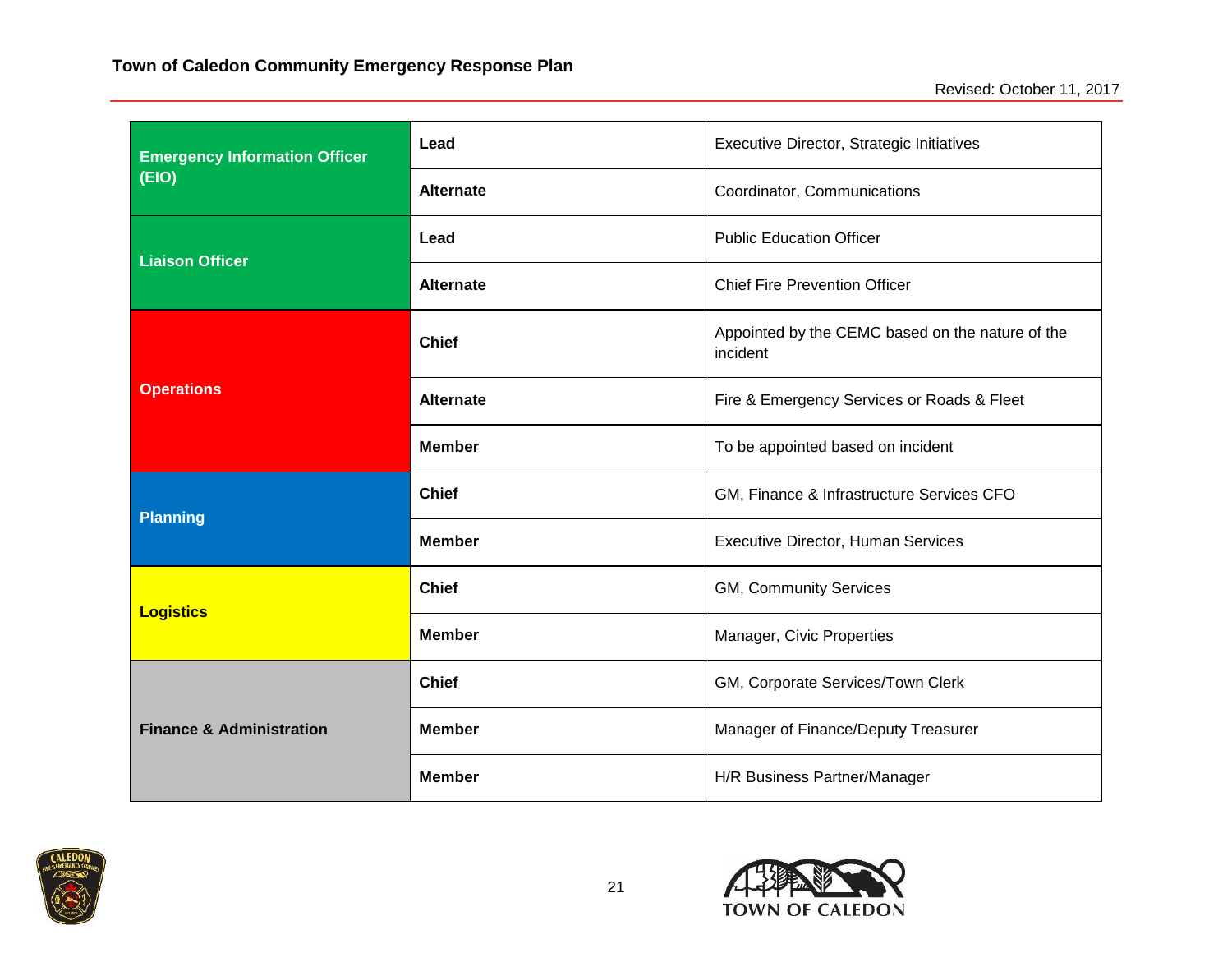#### **On-Site Command Team**

The ECG coordinates closely with the On-Site Command Team, whose roles are outlined below. Note that the Incident Commander for the Town may report into a Regional or Provincial Incident Commander should there be a unified response with other jurisdictions.

| <b>On-Site Command Team Roles</b> |                                                                                                                                                                                                                                                                                                    |  |
|-----------------------------------|----------------------------------------------------------------------------------------------------------------------------------------------------------------------------------------------------------------------------------------------------------------------------------------------------|--|
| <b>Role</b>                       | <b>Position / Title</b>                                                                                                                                                                                                                                                                            |  |
| Incident Commander                | As designated by the COCO / CEMC.                                                                                                                                                                                                                                                                  |  |
| <b>On Site Command Team</b>       | The Incident Commander, in consultation with the COCO / CEMC, will identify and<br>assign an On Site Command Team as needed.<br>This Team will report into the Incident Commander, and may also report into an<br>ECG Section Chief if providing on-site representation for that specific Section. |  |



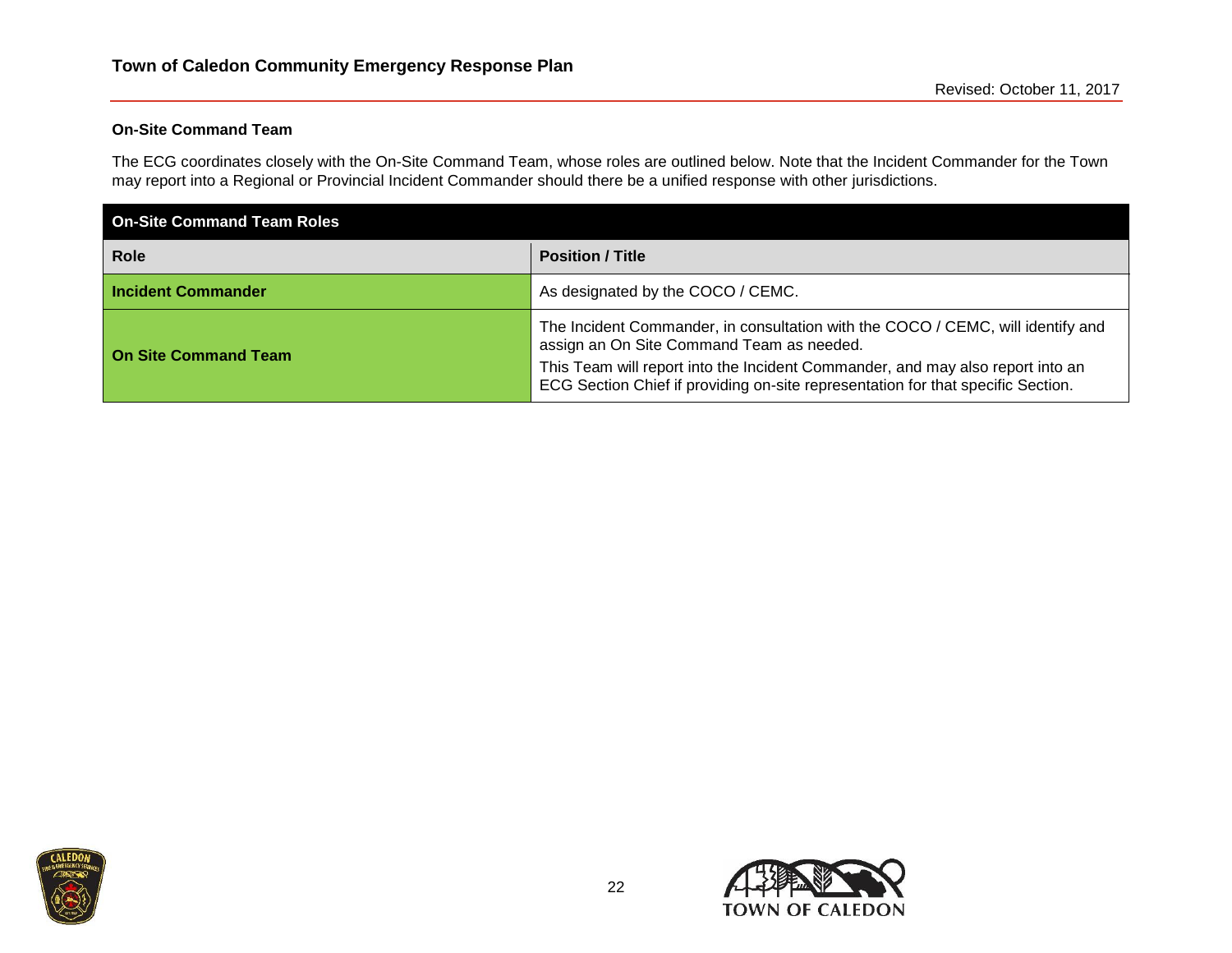#### <span id="page-22-0"></span>**Emergency Operations Centre**

The purpose of the Emergency Operations Centre (EOC) is to serve as an established and recognized location for the ECG to coordinate the management of resources, personnel and information during a response. Set up of the EOC can be found in *Appendix D.* 



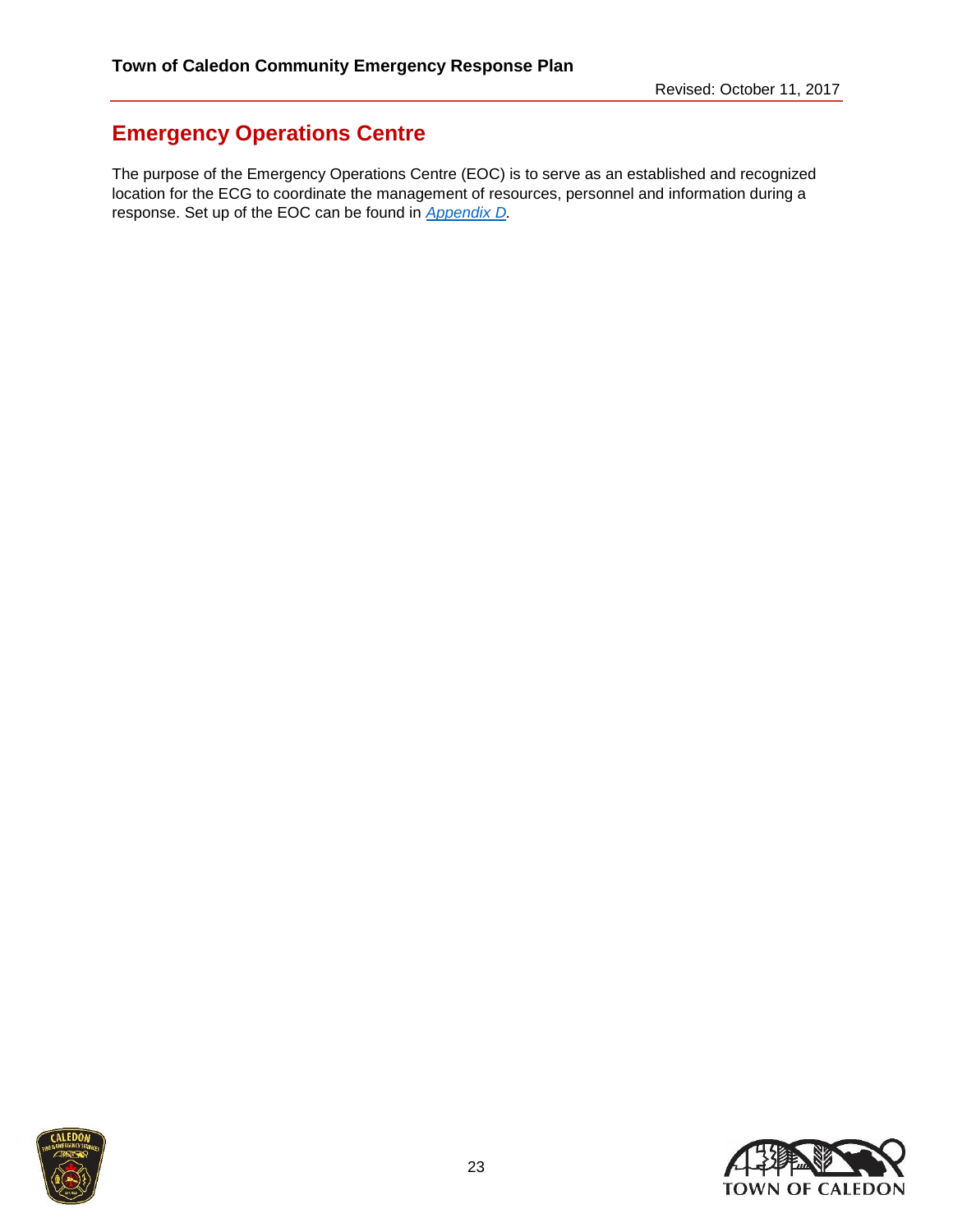#### <span id="page-23-0"></span>**The Response Cycle**

The activity occurring within the EOC could easily become chaotic if a clear management cycle is not in place. Accordingly, the Response Cycle is a process with clear timetables, reporting requirements and periods for executing on actions that all participants responding to an emergency must observe.

The response cycle starts with a period of briefing followed by a period of action which in turn leads into another briefing. This is sometimes referred to as a response rhythm. The timing of the response cycle should be modified to meet the needs of the response;



however, the selected timing should be between one and eight hours. In alignment with best practices, it is typical for ECG members, specifically Section Chiefs, to brief on the top of the hour. Response teams / work groups external to the ECG, including the On Site Team, will schedule their briefings around the ECG's briefing. All Section Chiefs should receive their briefings from their members or other response teams before presenting their status to the ECG Command at the top of the hour.

A warning should be given to all ECG members/ EOC attendees (specifically the Section Chiefs) ten minutes before the briefing is due to start, this will allow them to update themselves on the activities during the previous hour and prepare themselves for the briefing. The briefing should be limited to a reasonable amount of time to allow for time in the cycle for action (if briefing hourly). The following cycle should occur for the briefing:

- The CEMC will start the briefing by summarizing their understanding of the events of the previous hour.
- The CEMC will then invite the ECG Manager, and each Section Chief in turn to brief on their Sections specific actions, achievements and concerns from the previous hour; this should take no more than 5 minute per person.
- The Scribe(s) will update the *Priority / Action Tracking Log, located* in *Appendix N*, deleting those actions which are complete and adding new actions which are required (Note that each briefing version of the Log should be saved by briefing time).
- Once every member of the team has briefed, the CEMC will prioritize the required tasks and allocate the actions to the ECG Manager and Section Chiefs.
- The CEMC will then summarize the objectives / operational focus for the next business period. Once this is done the ECG Manager and Section Chiefs will be given the opportunity to clarify their actions to ensure buy-in to the plan.
- The CEMC will clearly announce the time of the next briefing after which the briefing will cease and the ECG members will return to operations.
- Their first activity will be to communicate with their respective ECG Section Support Team members and staff to get an update of their actions / events which occurred during the briefing, to communicate the operational direction and allocate new tasks to them and their teams.



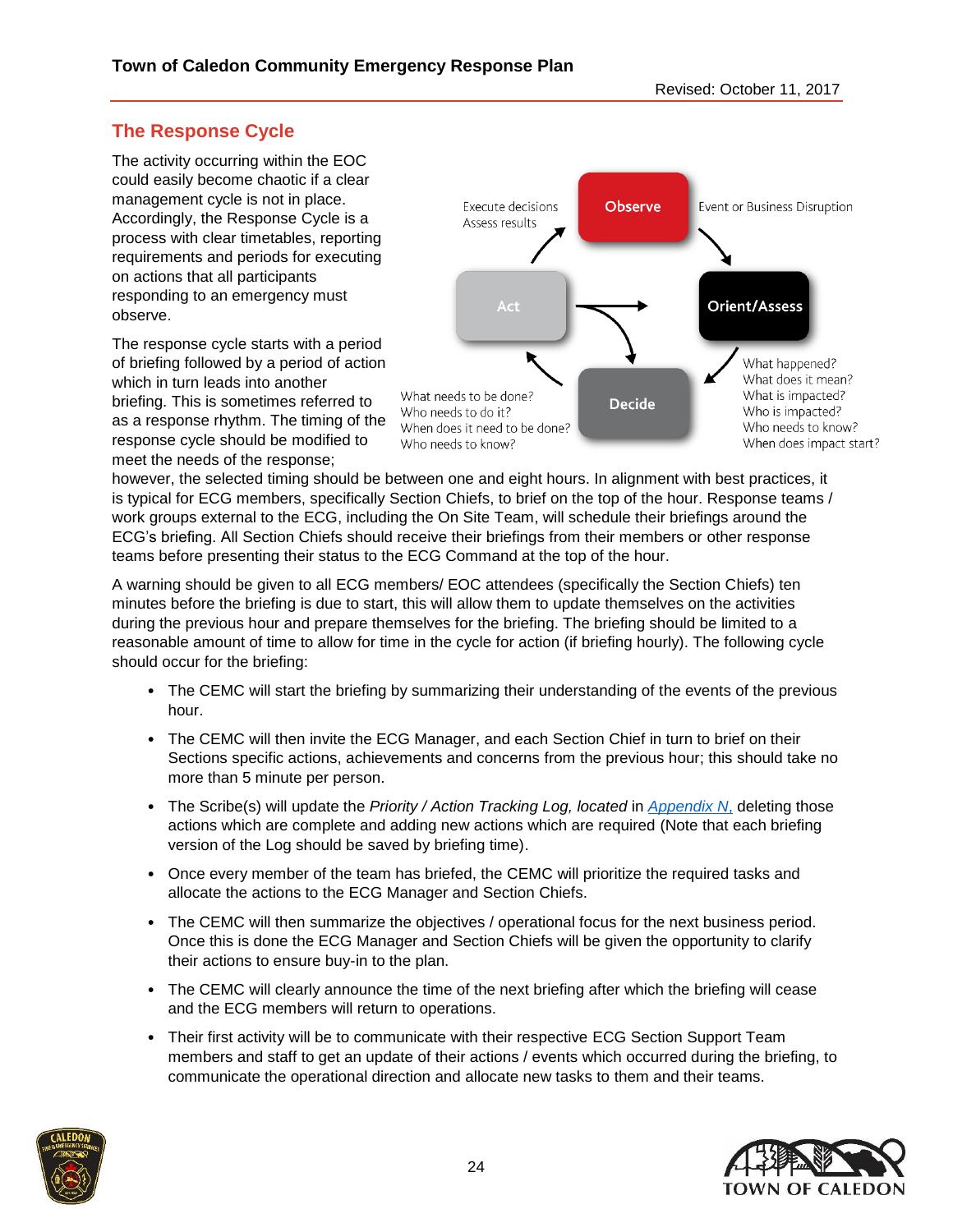The Response Cycle for all Emergency Levels is the same and follows a continuous rhythm / cycle as shown in the diagram above. If all involved in the response management of an incident / emergency follow this basic process, and have the required supporting documentation, then response briefing will be efficient and effective.

#### <span id="page-24-0"></span>**Shifts**

In the event of an emergency of a longer duration, the schedule for shifts should be documented. All shifts should be determined based on role being fulfilled (e.g. 6 or 8 hours) with overlaps for briefing and transition between roles.

#### <span id="page-24-1"></span>**Rhythm of the Response Cycle**

A pattern of response briefing, with the corresponding action cycle is usually established for longer lasting responses. A table detailing a sample rhythm that may be put in place by the CEMC, which would help facilitate shift planning and response cycle scheduling Can be found in *Appendix K*,



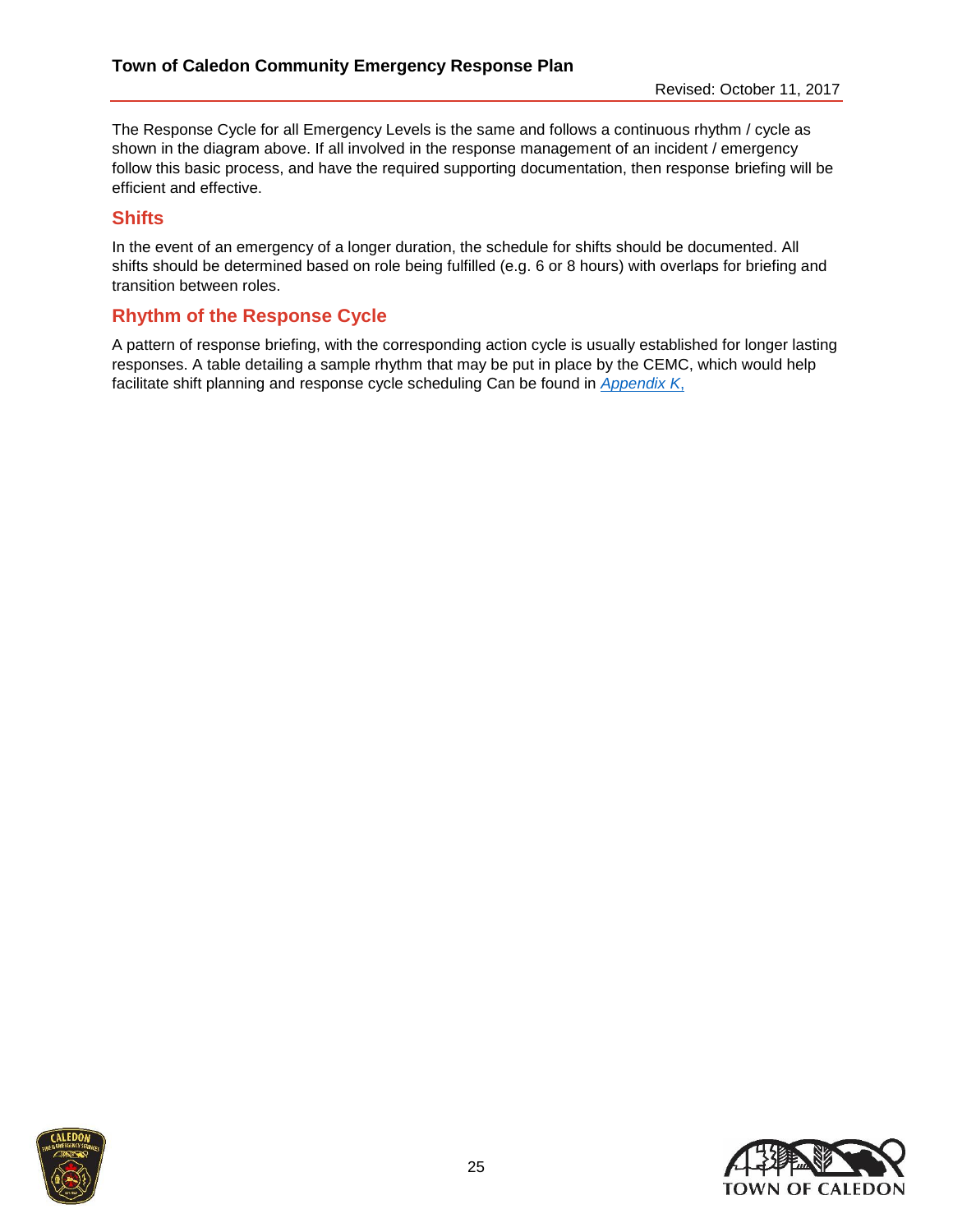#### <span id="page-25-0"></span>**Termination of a Declared of Emergency**

Termination of a State of Emergency may be authorized by the Mayor.

Termination of a State of Emergency will be declared once the following factors have occurred:

- · Public safety issues have resolved
- · No further need for extraordinary measures
- · No further need for WSIB protection of volunteers
- · Town/municipality can handle day to day operations
- · Funding mechanisms are in place.

The form for termination of a declared emergency can be found in *Appendix I.*



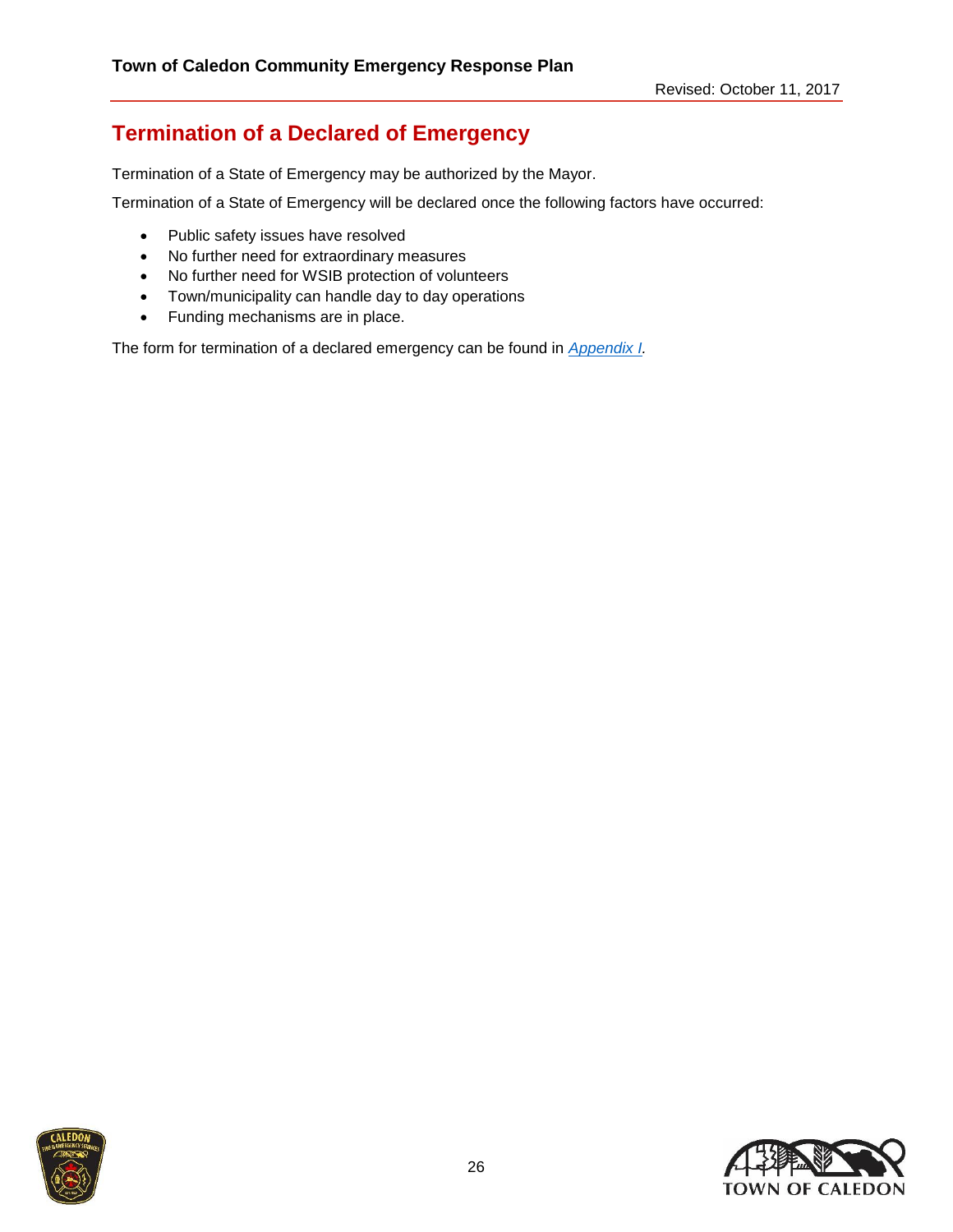#### <span id="page-26-0"></span>**Communications**

#### <span id="page-26-1"></span>**Internal Communication**

Internal communication must be clear and concise, and used over the most efficient medium that the emergency / business disruption allows. The most effective method of contacting people will be dependent upon the nature of the event and will be determined at time of event.

The Corporate Communications department will relay any relevant information to the Town of Caledon staff about the incident, emergency or business disruption.

#### <span id="page-26-2"></span>**External Communication**

External communication is centralized and handled by the Emergency Information Officer (EIO). The EIO will work with the ECG to ensure strategic messaging is coordinated and in alignment with the goals of the Town.

It is important for all staff to understand the media contact policies and procedures in place to respond to an incident. The Corporate Communications Manager, acting as EIO, is the single source releasing ALL information including news releases for stakeholders, suppliers, regulators and the general public.

If anyone is asked for a statement, refer the interviewer/requestor to the Corporate Communications Manager / EIO.